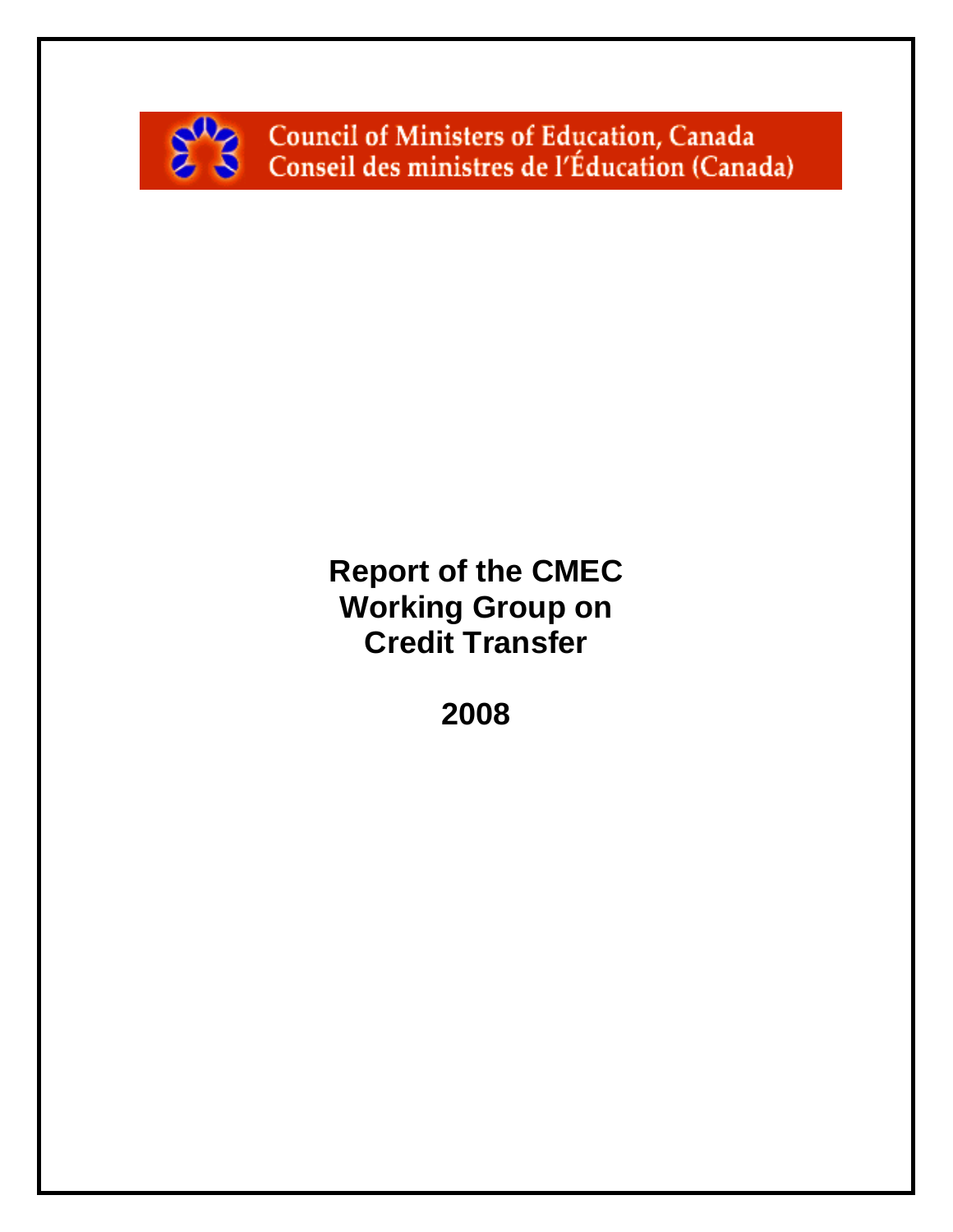**Report of the CMEC Working Group on Credit Transfer** 

**2008** 

Prepared for The Committee of Postsecondary ADMs (PSADM) May 2008

By

The CMEC Working Group on Credit Transfer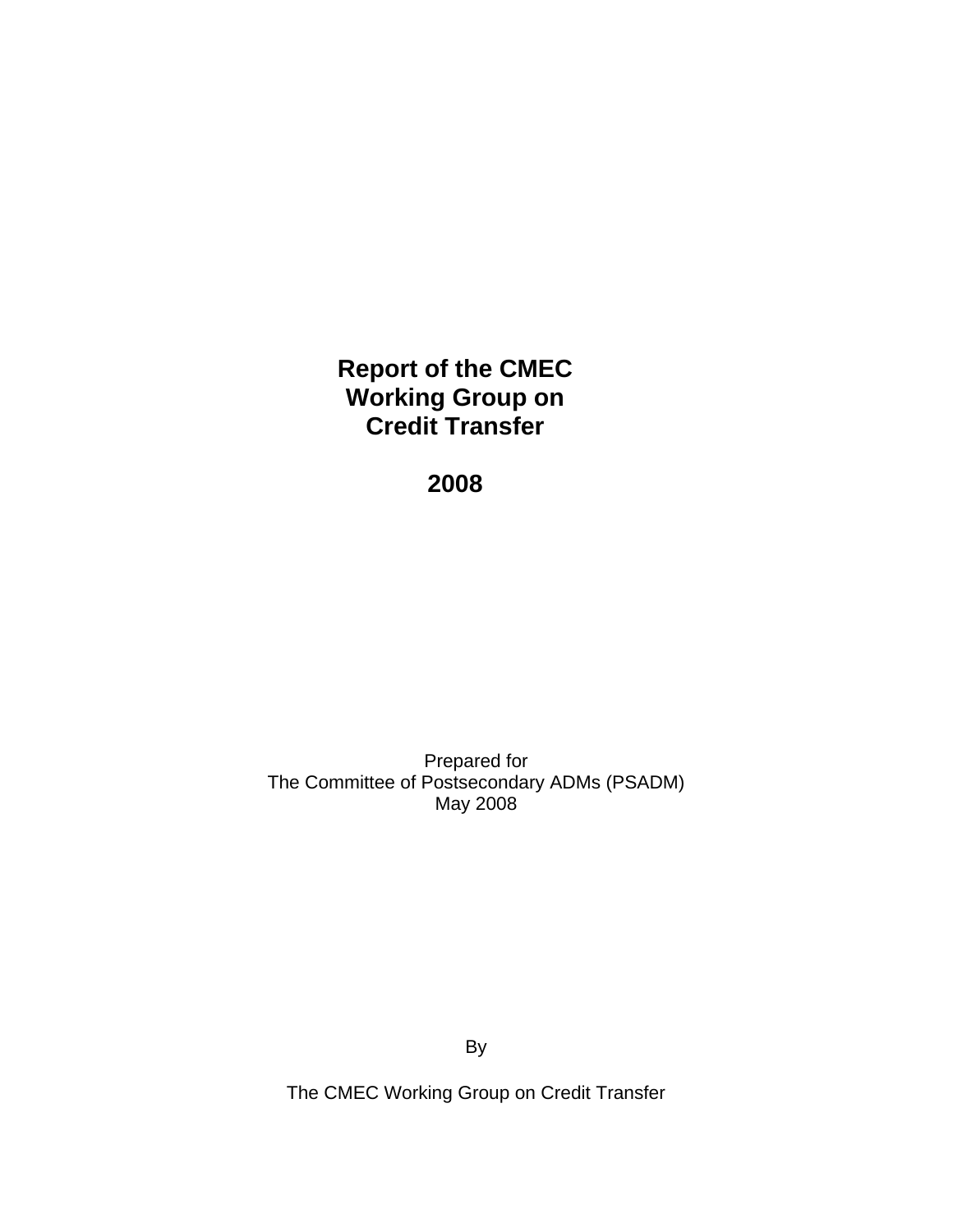### **Table of Contents**

| 2008 CMEC Jurisdictional Update on Activities Related to Credit Transfer1 |  |
|---------------------------------------------------------------------------|--|
|                                                                           |  |
|                                                                           |  |
|                                                                           |  |
|                                                                           |  |
|                                                                           |  |
|                                                                           |  |
|                                                                           |  |
|                                                                           |  |
|                                                                           |  |
|                                                                           |  |
|                                                                           |  |
|                                                                           |  |
|                                                                           |  |
|                                                                           |  |
|                                                                           |  |
|                                                                           |  |
|                                                                           |  |
|                                                                           |  |
|                                                                           |  |
|                                                                           |  |
|                                                                           |  |
|                                                                           |  |
|                                                                           |  |
|                                                                           |  |
|                                                                           |  |
|                                                                           |  |
|                                                                           |  |
|                                                                           |  |
|                                                                           |  |
|                                                                           |  |
|                                                                           |  |
|                                                                           |  |
|                                                                           |  |
|                                                                           |  |
|                                                                           |  |
|                                                                           |  |
|                                                                           |  |
|                                                                           |  |
|                                                                           |  |
|                                                                           |  |
|                                                                           |  |
|                                                                           |  |
|                                                                           |  |
|                                                                           |  |
|                                                                           |  |
|                                                                           |  |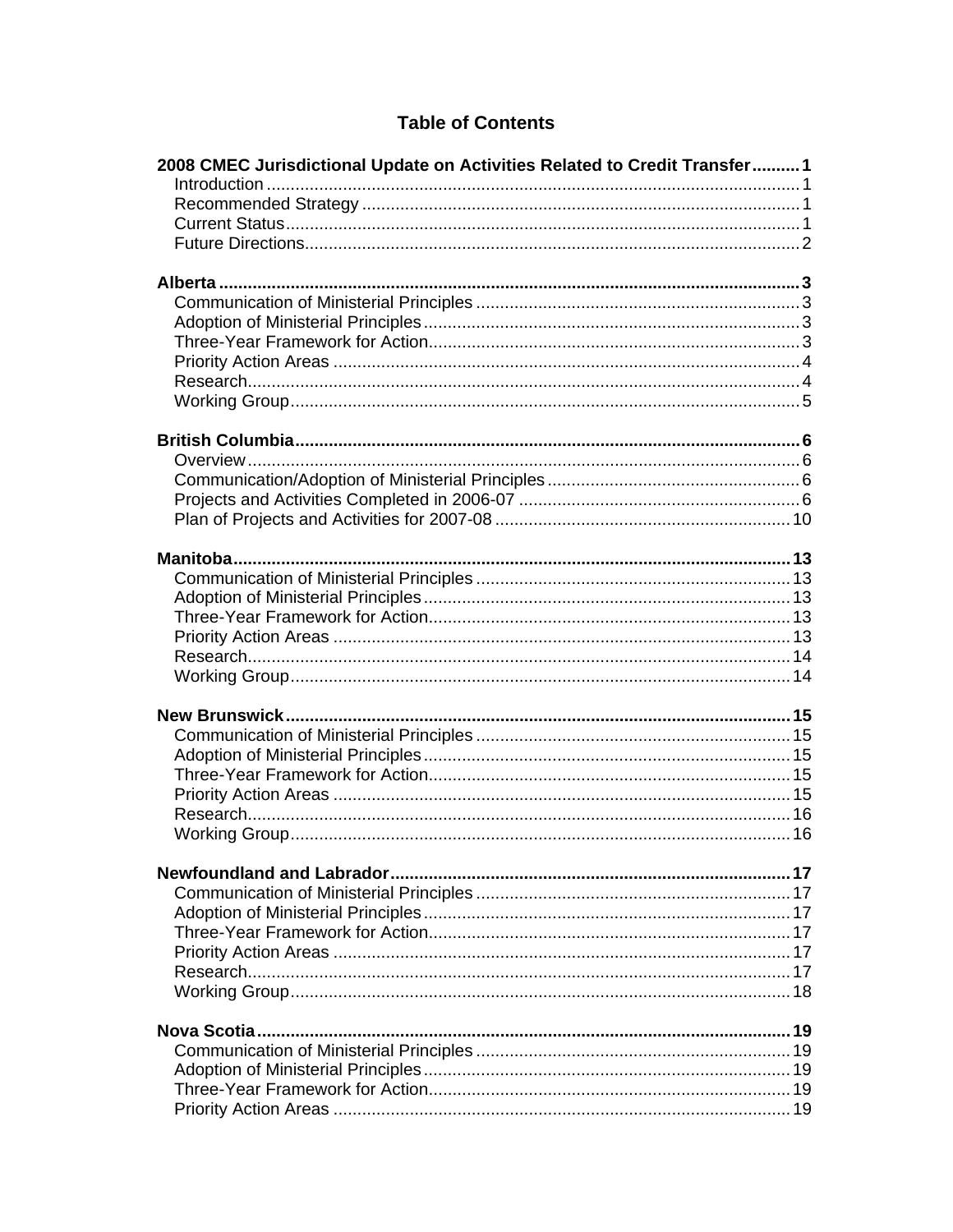| Appendix I: CMEC Ministerial Statement on Credit Transfer in Canada30 |  |
|-----------------------------------------------------------------------|--|
|                                                                       |  |
|                                                                       |  |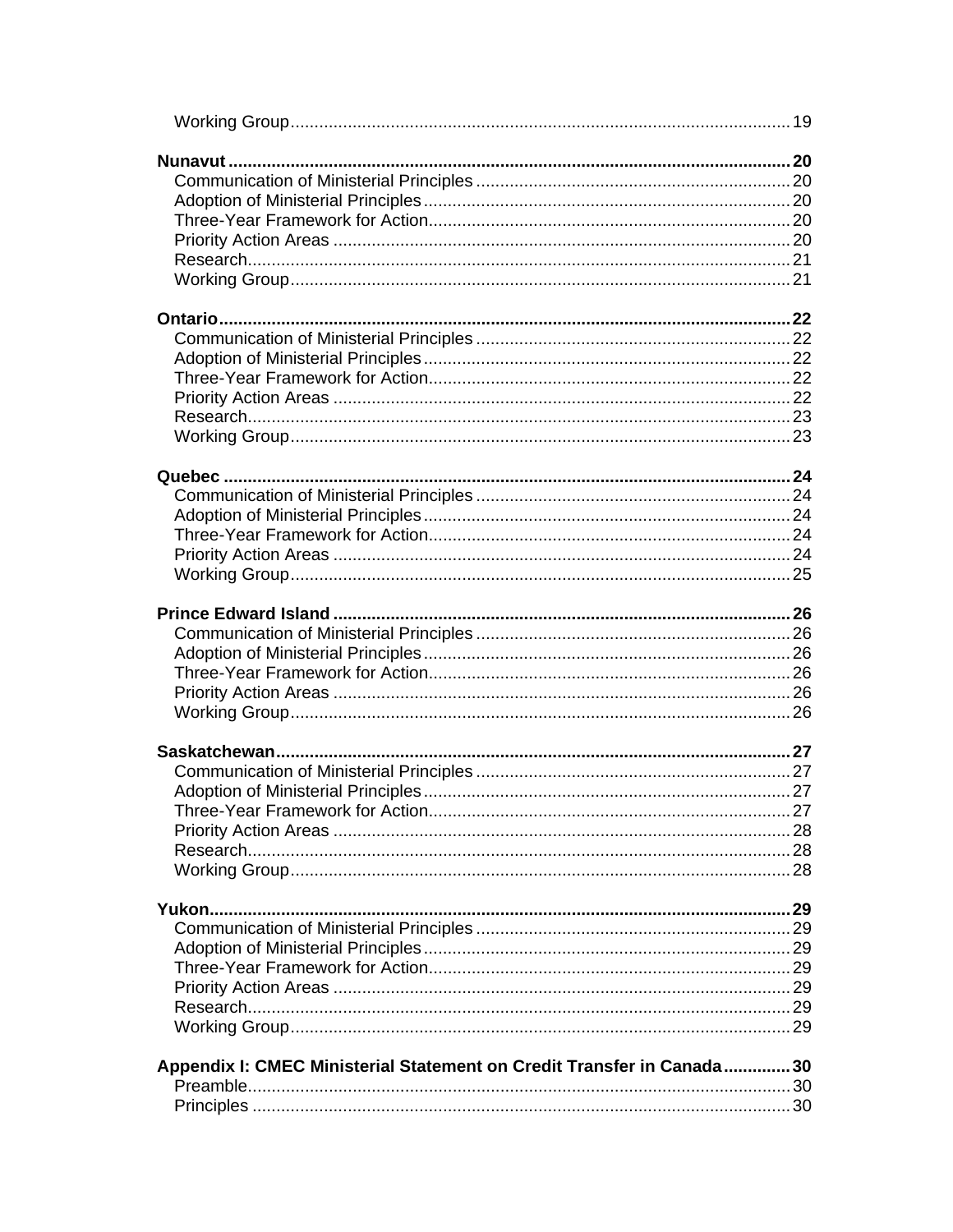# **2008 CMEC Jurisdictional Update on Activities Related to Credit Transfer**

#### **Introduction**

In October 2001, the Council of Ministers of Education, Canada (CMEC) revisited the issue of credit transfer between colleges and universities and among provinces and territories. In April 2002, ministers established the CMEC Working Group on Credit Transfer to develop pan-Canadian strategies. This is the second update on jurisdictional activities related to credit transfer since the working group was established.

### **Recommended Strategy**

In October 2002, CMEC approved a strategy to improve credit transfer across Canada. Given the substantial differences in credit transfer systems and postsecondary structures among provinces and territories, it was agreed that a pan-Canadian system of credit transfer should be built up over time, through an initial focus on developing and enhancing strong provincial/territorial transfer systems. Each province/territory committed to reviewing its current transfer arrangements and to developing a framework for action to enhance its credit transfer system according to its own priorities over the period 2002 to 2005.

As part of the strategy, CMEC endorsed and released a *Ministerial Statement on Credit Transfer in Canada* that sets out expectations for credit transfers to guide institutions, students, and governments (Appendix I). On the recommendation of members of the Committee of Postsecondary ADMs, this statement has recently be reviewed and revised and will be resubmitted for ministerial approval.

This report provides a summary of the actions undertaken by working group member jurisdictions.

### **Current Status**

A key attribute of the approved recommendations was the setting of provincial/territorial objectives built upon jurisdictional priorities, finances, and postsecondary system structures. While recognizing the right of each jurisdiction to determine the objectives of its postsecondary education systems, CMEC urged provinces and territories to consider giving priority to strategies to improve movement between postsecondary sectors and to expand clear pathways for students by providing timely and accurate information.

Each jurisdiction has reported making progress in its credit transfer systems and mechanisms within its postsecondary sectors. One jurisdiction was able to formalize its credit transfer mechanism. Those jurisdictions that had well-developed transfer systems when this initiative began have continued to expand and enhance those systems. Others with less-developed credit transfer strategies have made either modest or significant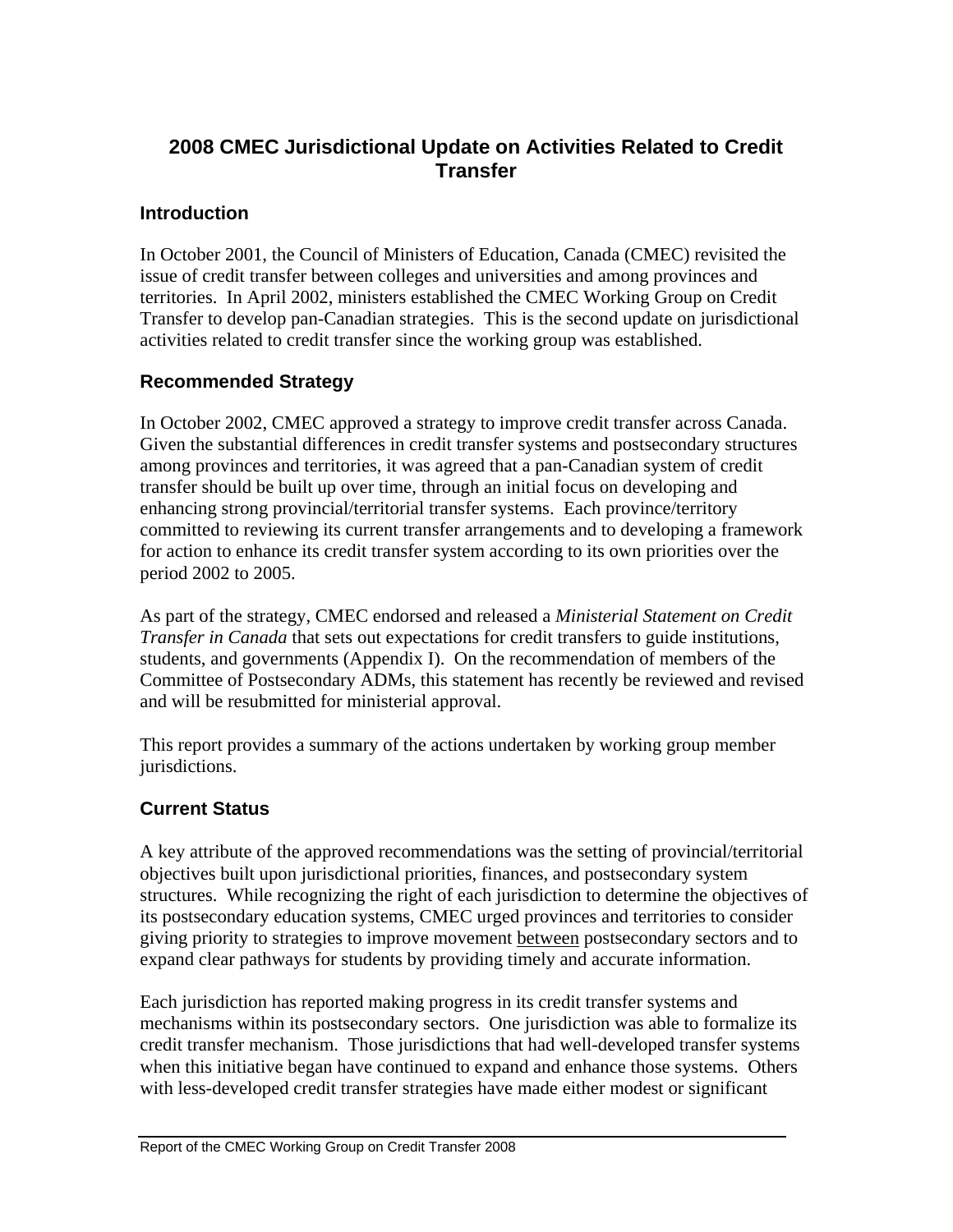progress, including such achievements as the implementation or expansion of on-line transfer guides, establishment of provincial working groups and/or articulation committees, increasing the number of agreements in targeted program areas, and broader acceptance of credit transfer opportunities as a component of an accessible postsecondary education system.

### **Future Directions**

All jurisdictions have indicated their work will continue on the credit transfer issue within their own priorities, resources, and structures over the next several years.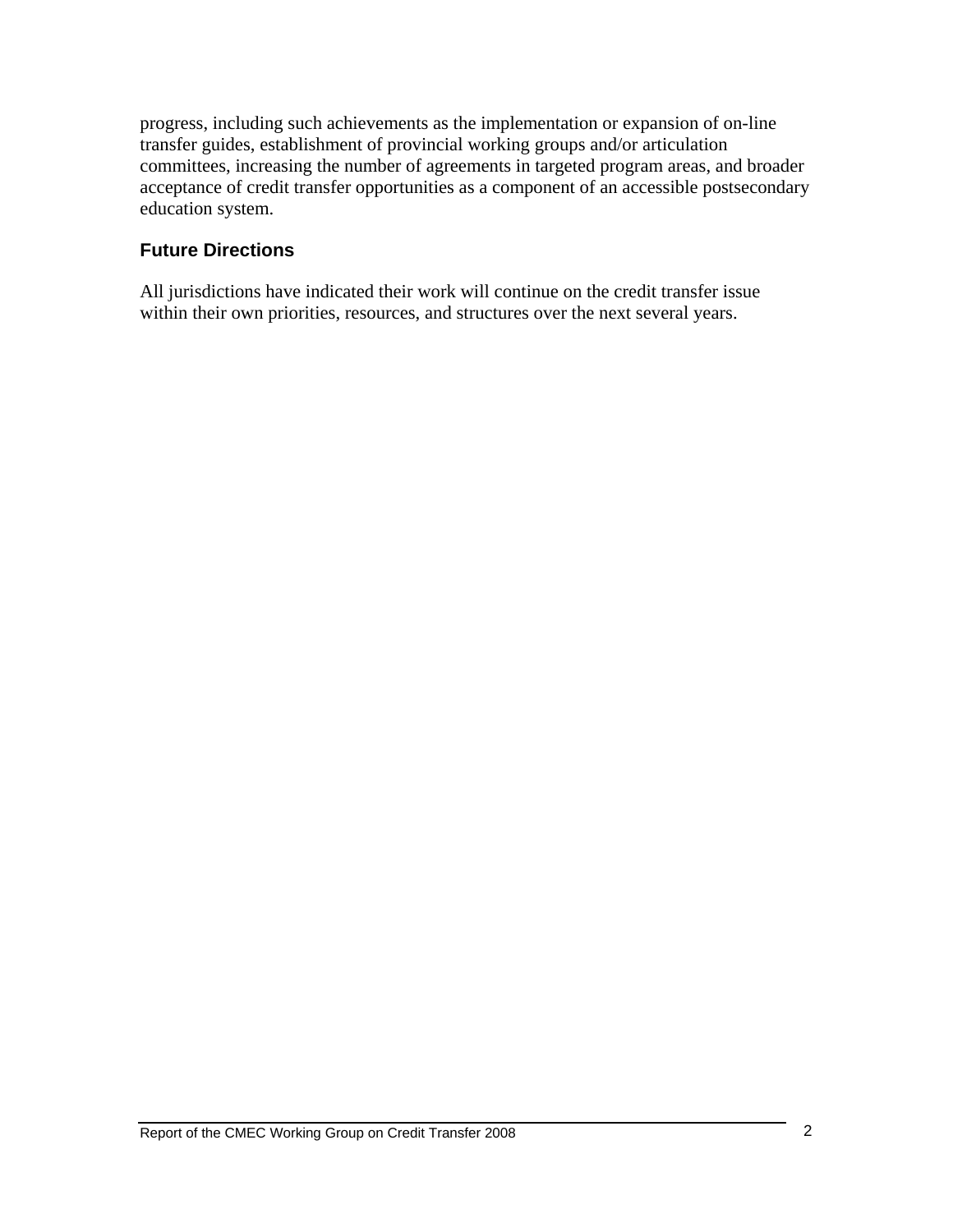# **Alberta**

### **Communication of Ministerial Principles**

The Alberta Council on Admissions and Transfer (ACAT) reviewed its principles in 2005 and made appropriate adjustments to ensure that they adhere to the pan-Canadian principles. The revised principles were approved by the council and are published publicly through the its *Policies, Principles and Procedures* document available at http://www.acat.gov.ab.ca/pdfs/PPP.pdf.

### **Adoption of Ministerial Principles**

Postsecondary institutions that are members of the Alberta Transfer System commit to upholding the principles, policies, and procedures of ACAT as outlined in the document linked above.

### **Three-Year Framework for Action**

ACAT publishes an annual three-year business plan that highlights priority areas for action to improve the Alberta Transfer System. The most recent business plan was informed through a stakeholder consultation in March 2007 on assessing and defining the role of ACAT. Council approved the 2007-10 plan that highlights five strategic priorities: enhancing learner transitions into postsecondary studies, enhancing national and international leadership, raising the profile of ACAT, developing strategies to promote the recognition of prior learning, and improving research to develop a better understanding of the transfer experience. The complete business plan may be viewed at http://www.acat.gov.ab.ca/pdfs/BusinessPlan.pdf.

ACAT is accountable to Alberta Advanced Education and Technology and publishes an annual report highlighting the results achieved in the previous fiscal year. The current annual report is available at http://www.acat.gov.ab.ca/pdfs/AnnualReport.pdf.

### *Highlights of Recent Results Achieved*

- streamlining the process whereby institutions exchange credit transfer requests, developing a user manual and training sessions, and enhancing communication
- continually improving and enhancing the ACAT Web site and the Online Transfer Guide to make admission and transfer information more attractive and userfriendly — in 2006-07, there were approximately 5 million hits to the ACAT public Web site
- adding a First Nations postsecondary institution representative to council
- continuing with postsecondary-to-postsecondary articulation meetings in the areas of engineering, education, and biological sciences and establishing articulation in computing science and Cree language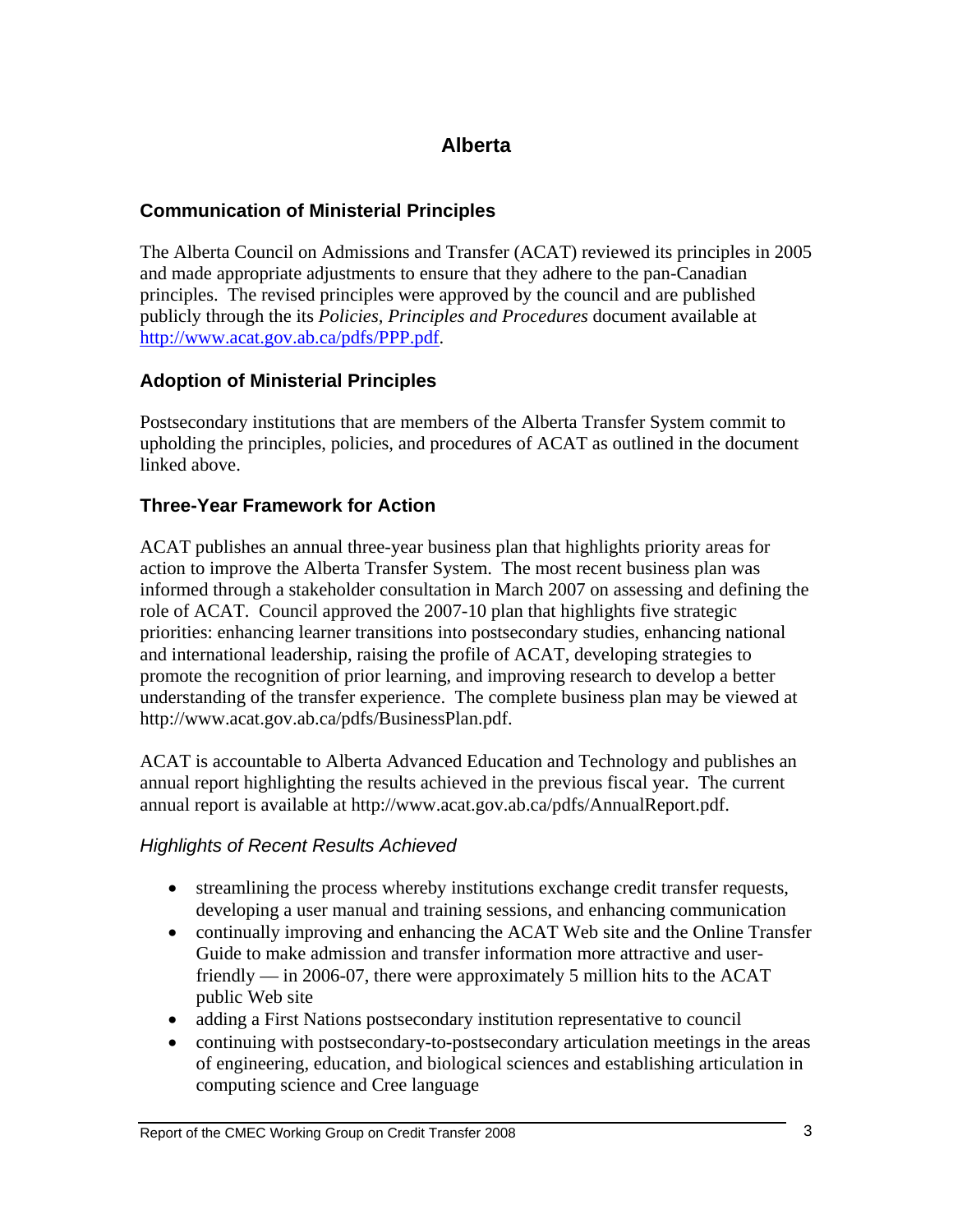- raising the profile of the transfer system and its benefits to learners by presenting at numerous conferences and workshops
- along with the department of AE&T, raising the awareness of prior learning assessment and recognition (PLAR) by sponsoring PLAR forums and supporting the development of a provincial PLAR framework
- revising the criteria and procedures for admission of new postsecondary institution members to the Alberta Transfer System, as well as developing processes to promote continued active membership in the system

# **Priority Action Areas**

Several key areas that will be a priority focus for ACAT include

- enhancing the work of ACAT around admissions in partnership with institutions, and looking at opportunities for the development of common admission terminology, practices, and policies
- strengthening policies that will expand block transfer for the transfer system
- taking a leadership role in implementation of the Prior Learning Assessment and Recognition Framework
- reconsidering the notion of defining institutions as sending or receiving, given the changing roles of the postsecondary institutions and how they interact
- focusing on system enhancement through research, communication, facilitating collaborative partnerships, and establishing policies and models of best practices to guide educational institutions

ACAT also maintains the *Alberta Transfer Guide* (published annually) and the ACAT Web site, which provides learners with information on admissions and transfer. Included in the on-line and printed guides are all active transfer agreements dating back to 1993-94.

# **Research**

ACAT has expanded upon research efforts by using data to inform and improve the system. This includes incorporating transfer-specific questions in the AE&T Graduate Outcomes Survey (see transfer student report at http://www.acat.gov.ab.ca/pdfs/grad\_outcomes\_survey\_2003\_04.pdf).

ACAT member institutions report annually on students at their institution who previously attended another institution. These annual transfer patterns reports provide an overview of mobility trends within and into Alberta postsecondary institutions. The current transfer patterns report is available at

http://www.acat.gov.ab.ca/pdfs/Mobility\_Tables\_ReportNew.pdf.

Student focus groups are under way that will provide insight into student transfer experiences.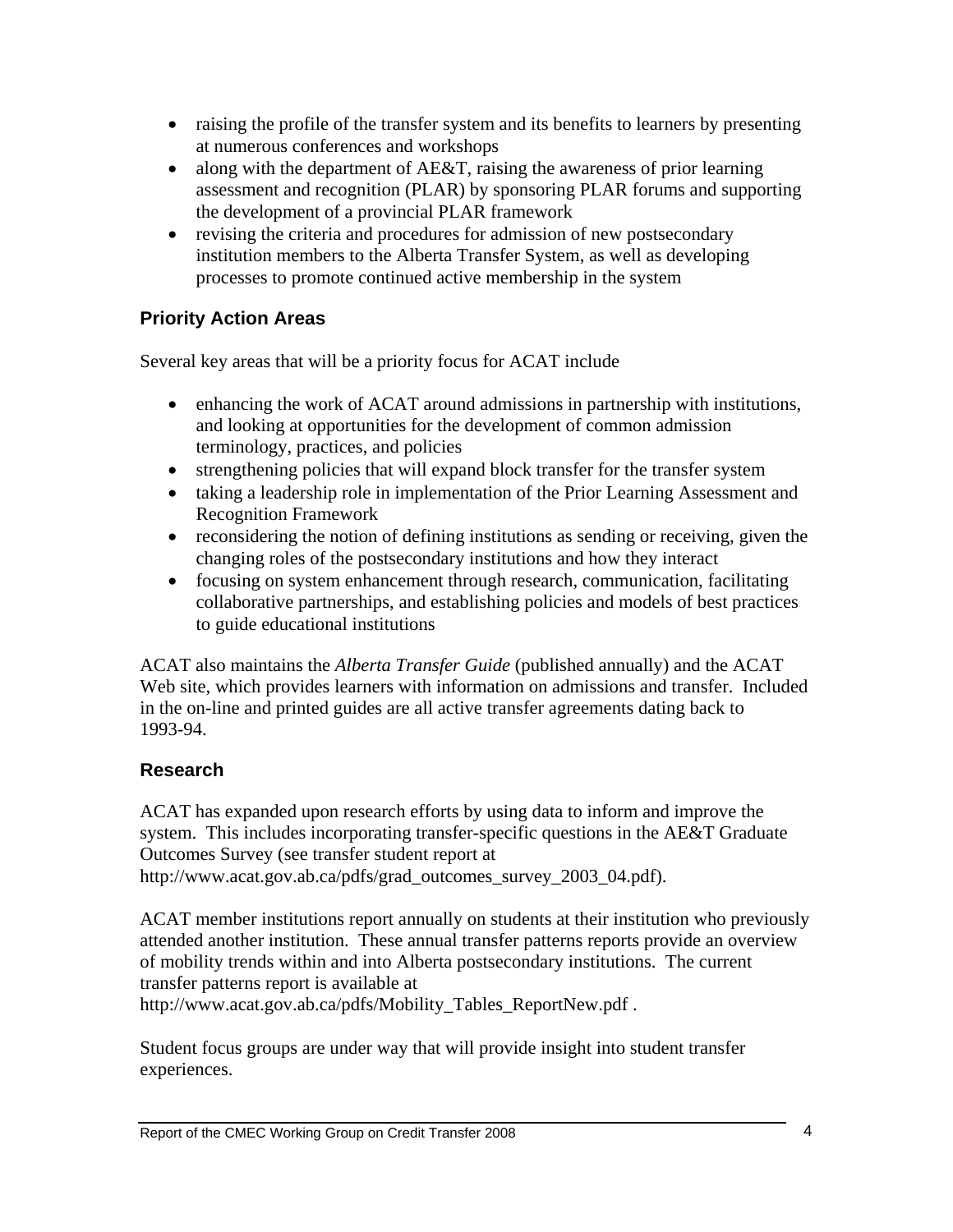### **Working Group**

ACAT strongly recommends that the CMEC Working Group on Credit Transfer continue its efforts, as it provides a valuable forum for jurisdictions to work together toward enhancing transfer opportunities across Canada.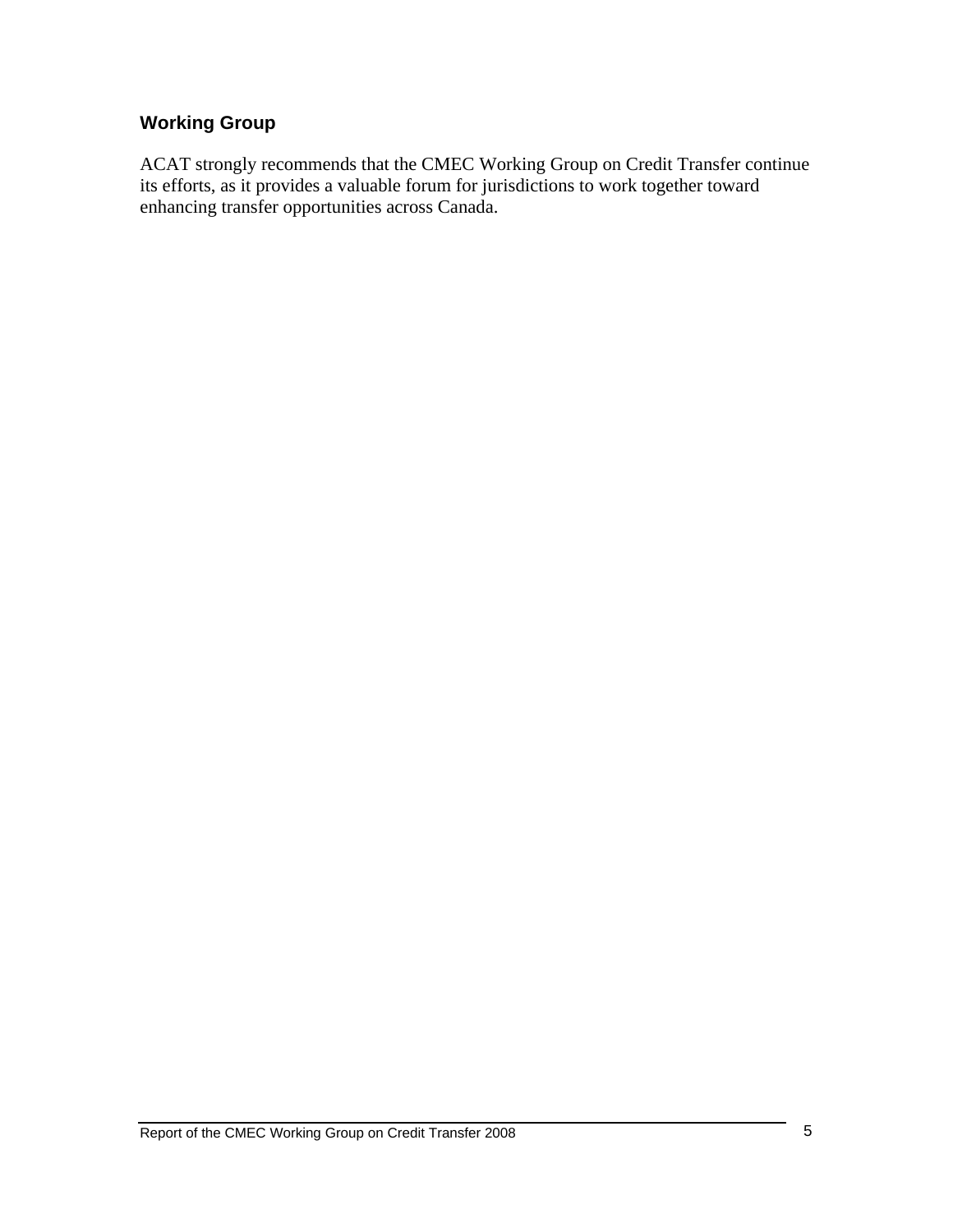# **British Columbia**

#### **Overview**

The British Columbia Council on Admissions and Transfer (BCCAT) was established by the provincial government in 1989. Its mandate is to facilitate admission, articulation, and transfer arrangements among British Columbia postsecondary institutions. Specifically, the council (a) encourages institutions to develop policies and practices regarding the transferability of postsecondary credit courses so that credit granted at one institution can be applied toward credentials at other institutions and (b) examines issues concerning capacity, demand, and student mobility and recommends policies and practices related to the admission process for direct entry and transfer students. The council has no legislative or regulatory authority and is funded annually by the ministry responsible for postsecondary institutions.

Council members are selected from the education system and appointed by the minister. They strive to achieve the mandate of the council by serving the overall best interests of the system and do not formally represent any specific institution or constituency with which they are affiliated. The council carries out its work with the assistance of a number of standing committees, whose members are drawn from the postsecondary system: Transfer and Articulation Committee; Admissions Committee; Institutional Contact Persons Committee; Research Committee; and Education Planner Advisory Committee. Advisory and task-specific groups are established as needed. More information on the comprehensive work undertaken by BCCAT can be obtained on its three Web sites:

www.bccat.ca www.bctransferguide.ca www.educationplanner.ca

### **Communication/Adoption of Ministerial Principles**

The BCCAT Principles and Guidelines for Transfer are consistent with the CMEC principles on credit transfer. They have been in effect in British Columbia since 1975 (although modified over time) and have formed the basis for all credit transfer arrangements in the BC Transfer System. See bccat.ca/articulation/principles.cfm.

### **Projects and Activities Completed in 2006-07**

Each year the BC Council on Admissions and Transfer (BCCAT) prepares a detailed work plan and at the end of the fiscal year prepares an annual report that summarizes what was achieved. Each annual report is approximately 50 pages and includes reference to completed research reports, newsletters, and related publications. Annual reports and other BCCAT publications are available on the BCCAT Web site at bccat.ca/publications.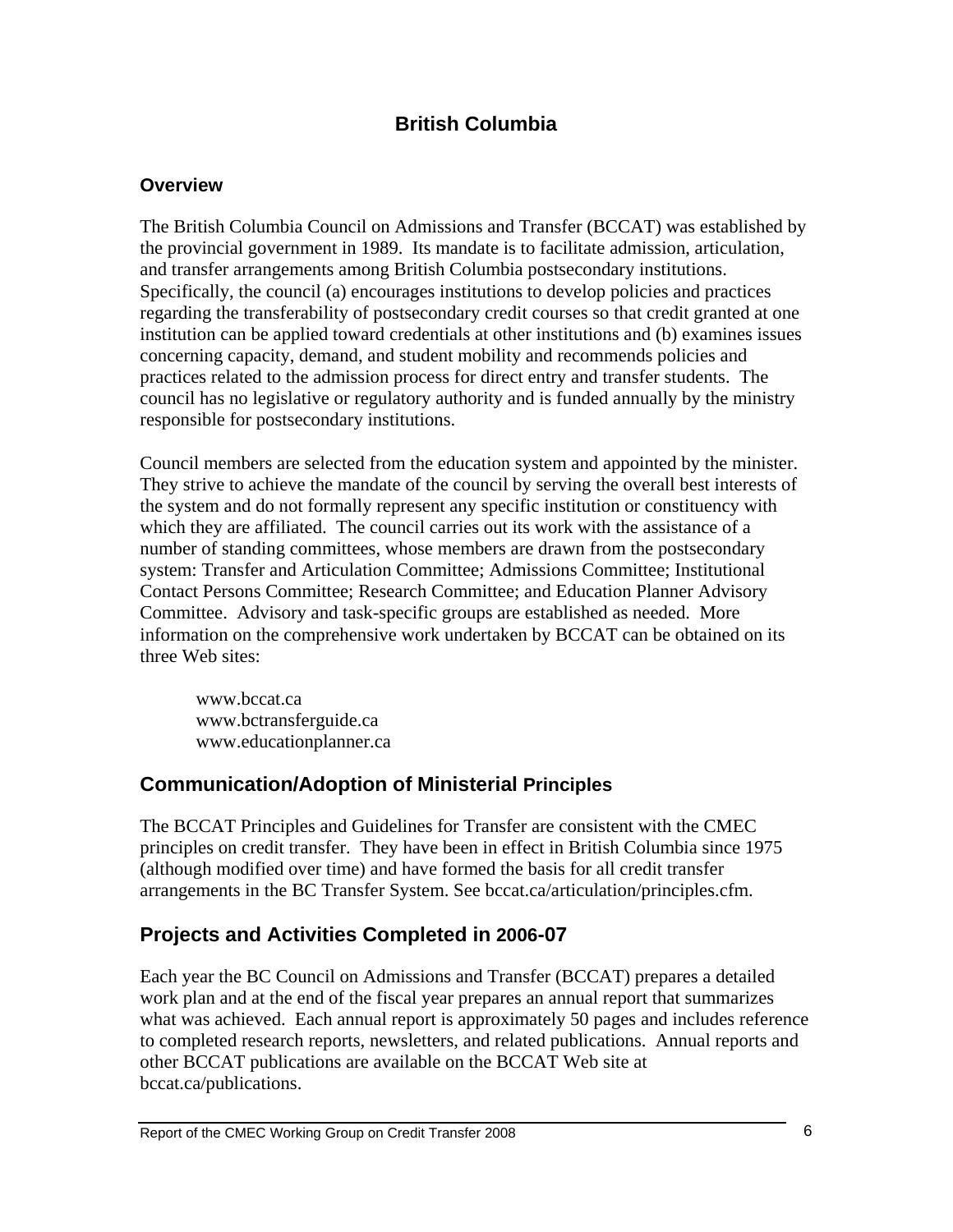The major activities of 2006-07 are summarized below.

#### **BCCAT Web sites: Improvements and Harmonisation**

- *Launch of new BCCAT Web site –* BCCAT continued to make improvements to its family of Web resources in 2006-07. A thoroughly redesigned organizational Web site was launched in November 2006 (BCCAT.ca). The technologies used to develop the new site were built with the idea of further expansion in the future, to enable BCCAT's users to customize the site to their needs.
- *Personalization of BCTransferGuide.ca and EducationPlanner.ca —* MyEdPlanner was launched as a new feature in EducationPlanner.ca in November. This facility allows users to create an account, save programs to their profile, and create personal education and financial plans to help map their postsecondary goals. MyEdPlanner was extended to BCTransferGuide.ca in February 2007 to allow users, using the same account, to save their transfer searches and create their own customized BC Transfer Guide.
- *Harmonization of BCCAT Web Resources* With the launch of the new BCCAT Web site, BCCAT also redesigned its other two Web sites, BCTransferGuide.ca and EducationPlanner.ca, to harmonize the look and feel of all three Web resources. The goal of this project was to better enable users of these Web sites to recognize BCCAT as the service provider and to provide a useful bridge across the sites for students seeking further information or resources. BCCAT continues to see increases in user traffic to these sites.

### **Campus 2020: BCCAT Submission**

BCCAT prepared a submission to *Campus 2020: Thinking Ahead*, a system-wide consultation initiated by the Ministry of Advanced Education. This paper envisioned an optimal postsecondary system in BC and outlined five critical areas, related closely to BCCAT's mandate, to be addressed in order to achieve that vision. The submission was published in February 2007 as a special report and is available at www.bccat.ca/pubs/BCCAT2020.pdf.

### **Recalibrating the BC Transfer System: Consultation Report**

In 2006-07, BCCAT completed a major phase of its investigations into the question of how best to expand transfer information and determine appropriate models to address the challenges presented by the increasing complexity of the postsecondary system. A system-wide consultation carried out in 2005-06 invited feedback on a discussion paper entitled *Recalibrating the BC Transfer System*,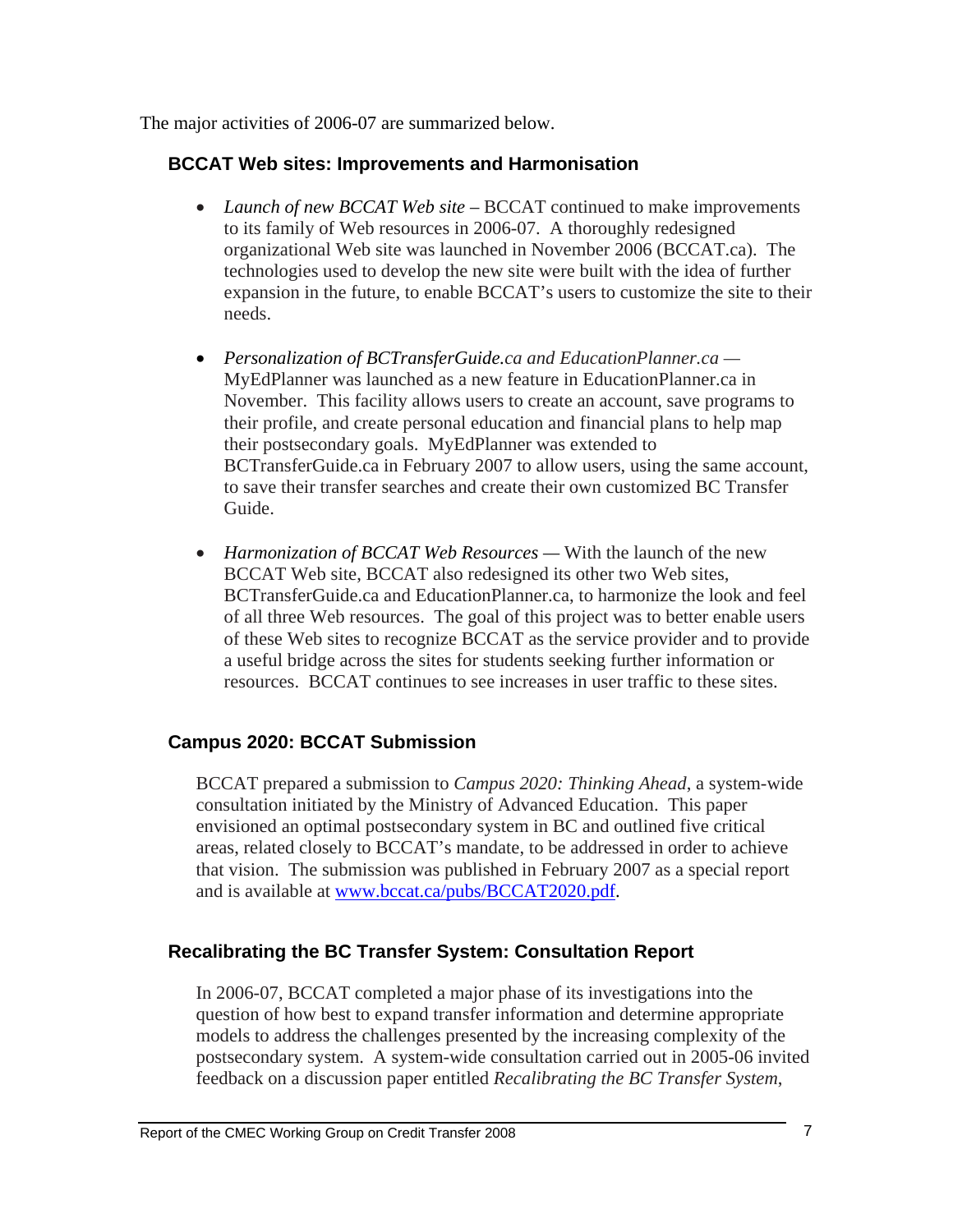which explored this issue in detail. The final report is available on the Web at bccat.ca/pubs/recalibration.pdf.

#### **Student Engagement Research**

This research was carried out in conjunction with the National Survey of Student Engagement of arts and science students undertaken by the University of British Columbia in 2005. This particular study focused on BC transfer students to assess whether there were discernable, significant, or meaningful differences between the levels of engagement of British Columbia transfer students compared to direct entry students and also compared to the overall survey population.

Findings revealed that the levels of academic engagement for transfer students were higher than for direct-entry students, although levels of social engagement were not as high. The report and summary are available at bccat.ca/pubs/ubcengagement05.pdf and bccat.ca/pubs/rr\_dec06.pdf, respectively.

#### **Private Degree-Granting Institutions: Policy Review**

BCCAT carried out a major review of the policy document *Policy and Processes under which a Private Degree-Granting Institution Articulates Approved Degree Programs within the BC Transfer System,* which was originally developed in 2004-05. As a result, the policy underwent substantial revisions. The revised document, retitled *Private Degree-Granting Institutions Policy,* is available online at bccat.ca/pubs/private.pdf.

### **Degree Recognition**

In 2006-07, BCCAT continued to address issues pertaining to degree recognition and, in particular, concerns that graduates from British Columbia institutions that have authority to grant baccalaureate degrees but are not members of the Association of Universities and Colleges of Canada (AUCC) were not being considered for entry to graduate or professional programs by some Ontario universities. BCCAT staff published a discussion paper on this topic, which is available on-line at bccat.ca/pubs/degreerecognition.pdf. Staff members shared drafts of the paper with a variety of people working in postsecondary education inside and outside British Columbia and spoke at a pan-Canadian symposium in Toronto. As a result of this symposium and in light of other discussions on this topic, the Council of Ontario Universities (COU) developed and adopted a formal position intended to address constructively this controversial topic.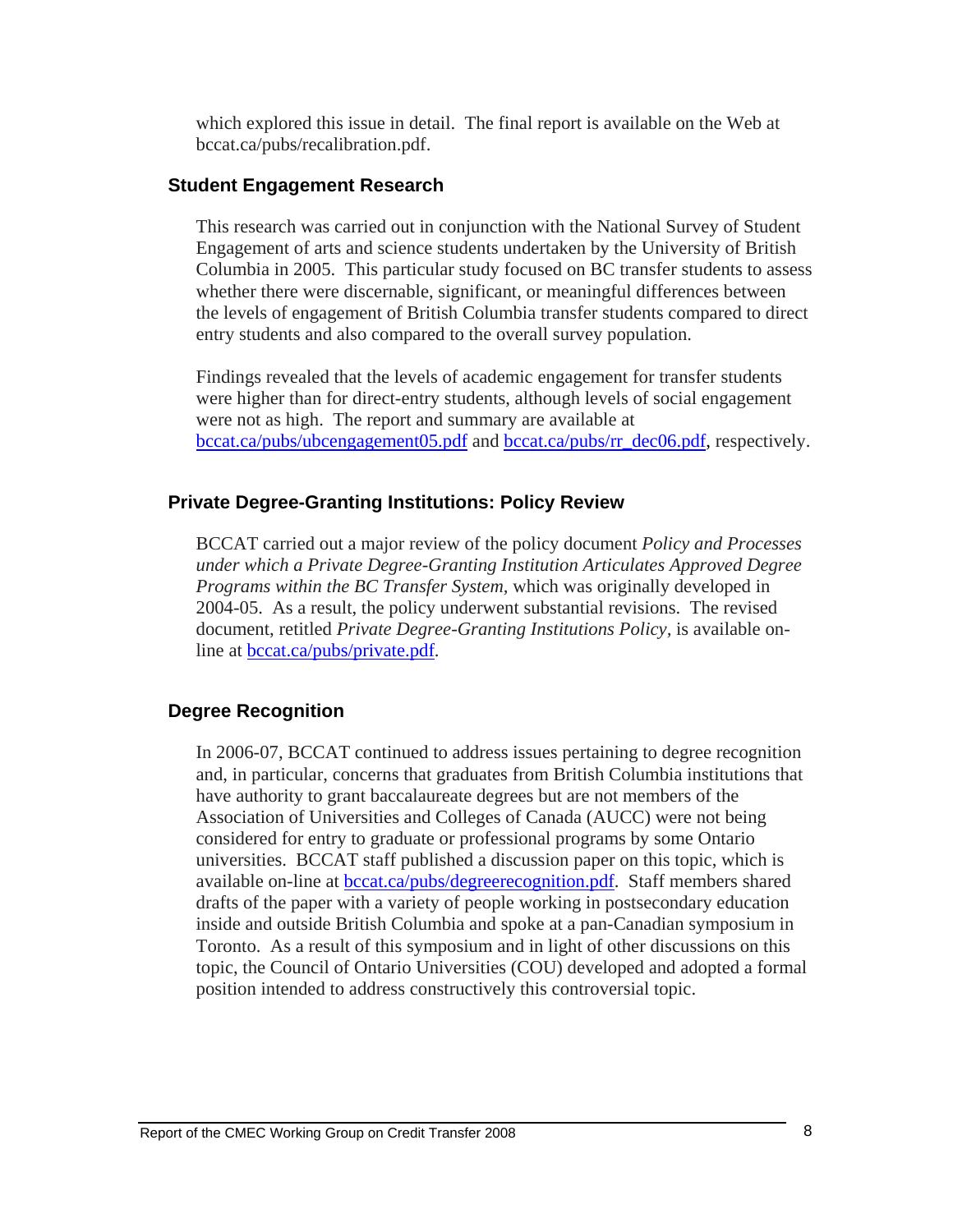#### **Student Mobility Research: Integration with the Student Transitions Project (STP)**

BCCAT was able to make good progress in 2006-07 in building a systematic approach to data collection and reporting on student mobility. The work on student mobility research occurred as part of the Admissions Committee Work Plan and in partnership with the Student Transitions Project (STP). The STP is a collaborative effort between the Ministries of Education and Advanced Education and BC public postsecondary institutions to link data about students in the province's public postsecondary and K–12 education systems in order to answer research questions on student transitions. The STP is managed by a Steering Committee with members from the two ministries, postsecondary institutions, and BCCAT. In 2006-07, the projects in the Admissions Committee Work Plan with a focus on student mobility became part of the STP work plan.

One of the projects undertaken as part of the STP work plan represented the first study on the movement of K–12 graduates among public postsecondary institutions over a multi-year period. The project is designed to glean information on graduates, transitions, retention, dropouts, stopouts, and concurrent enrolments.

A second project was the continuation of the work done by BCCAT over the last two years of determining the number of potential transfer students in colleges, university colleges, and institutes in fall 2006 and their subsequent enrolment in 2007 in a university with transfer as the basis of admission.

Several important gains were made this year in developing a systematic approach to mobility research, which is a key long-range goal of BCCAT. First, institutional data for the BCCAT studies were collected for the first time through the regular STP submission process. Second, through the Ministry of Education (MOE), most postsecondary institutions have begun to validate personal education numbers (PENs) for applicants, which is a prerequisite for expanded applicant flow studies in the future. Third, most postsecondary institutions have changed internal processes and are submitting both registrant and applicant data several times a year to MOE for PEN validation. These developments will go a long way to ensuring regular data analysis and reporting on student mobility so that institutions and government can rely on this information for planning purposes.

### **Articulation Committee Companion**

A revised edition of the *Articulation Committee Handbook*, retitled *The Articulation Committee Companion*, was produced in 2006-07, and the articulation section of the BCCAT Web site was completely overhauled, resulting in significantly improved access to resources and information for articulation committees.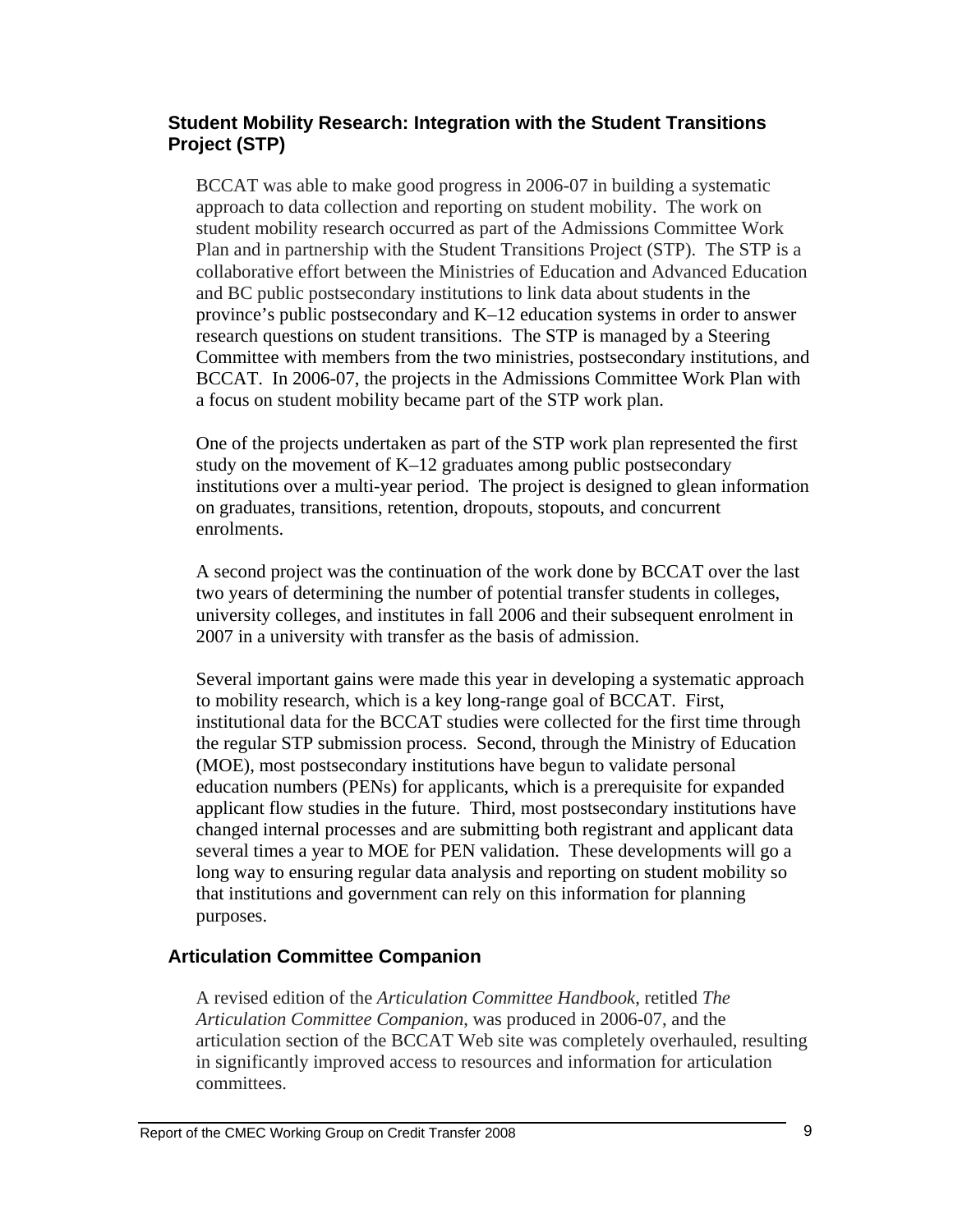#### **Transfer Credit Workshop**

At the request of the BC Associate Registrars and Managers Association (BCARMA), BCCAT hosted a day-long workshop on "Best Practice in Transfer Credit Administration." This workshop was well attended and very successful. It focused on aspects of transfer credit administration of vital interest to institutions but outside the purview of BCCAT, such as transfer of credits earned outside BC.

#### **Participation in the Pan-Canadian Consortium on Admissions & Transfer (PCCAT)**

Since its first meeting, in June 2006, BCCAT staff members have participated in the Pan-Canadian Consortium on Admissions & Transfer. This body was established to develop policies and practices that promote and facilitate interprovincial admissions and transfer and includes representatives from postsecondary institutions and provincial, territorial, and federal stakeholder groups. In 2006-07, the consortium was co-chaired by Frank Gelin (Executive Director & Co-Chair, BCCAT) and Lucille Walter (Chair, ACAT). See pccat.ca for details.

### **BC/Alberta Transfer System Protocol**

BCCAT maintains a working relationship with the Alberta Council on Admissions & Transfer (ACAT) by sharing information or seeking assistance as appropriate. Following the establishment of an interprovincial agreement between the governments of Alberta and British Columbia, BCCAT collaborated with ACAT to develop and approve a memorandum of understanding entitled the British Columbia/Alberta Transfer System Protocol. The MOU was developed by BCCAT staff and then refined based on consultation between the two agencies. The MOU was signed off by both councils and is available on-line at bccat.ca/pubs/BC-ABprotocol.pdf.

### **Plan of Projects and Activities for 2007-08**

Each year, BCCAT completes a comprehensive work plan that is tightly linked with what was achieved (or not) in the prior year and that reflects revised priorities to address emerging issues. The plan for 2007-08 includes the following major projects and activities:

**Continue with the implementation phase of "Recalibrating the BC Transfer System."** This will include preparing a summary report on what has been accomplished to date and outlining plans to address such issues in 2007-08 as

• *exploring the general issue of university-to-university transfer including a measure of its magnitude and, if substantial, the willingness of our*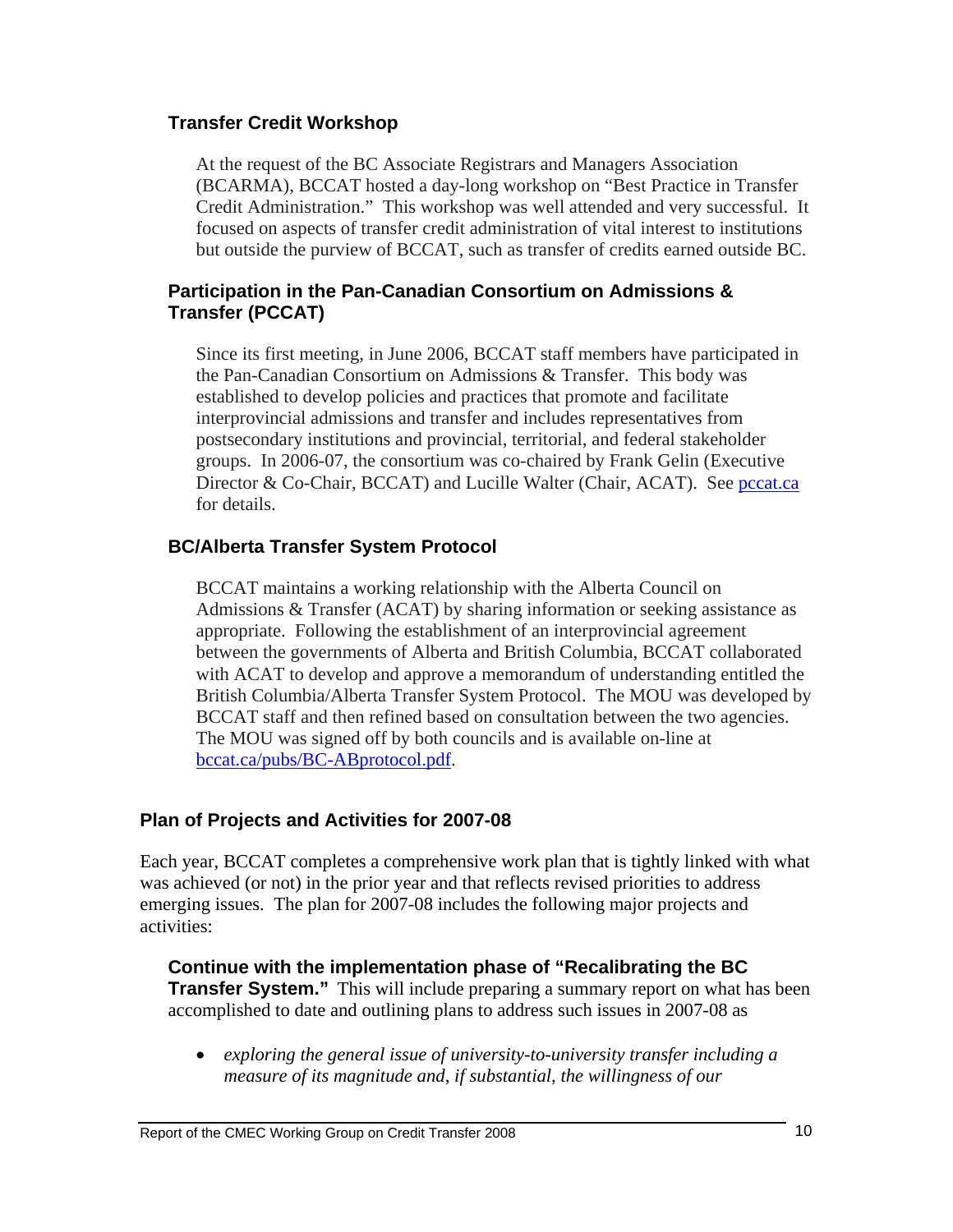*universities (particularly UBC and SFU) to formalize and record articulation agreements between themselves* 

- *investigating the inclusion of out-of-province institutions in the BC Transfer Guide*
- *investigating the need to expand transfer agreements with BCIT*
- *exploring the circumstances under which to extend receiving institution designation to institutions who currently are designated only as sending institutions*

### **Coordinate articulation between public and private postsecondary institutions by**

- *writing a handbook that will inform private degree-granting institutions of the norms and expectations of the BC Transfer System and providing the information they need to participate successfully in the articulation process*
- *developing supporting documentation for BCCAT's recently revised private degree-granting institutions policy*
- *exploring options to record articulation agreements with non-degreegranting private postsecondary institutions*
- *consulting with regard to criteria and processes by which "program member" institutions in the BC Transfer Guide might become full "institutional" members*

#### **Conduct the second phase of a project started in 2006 to examine entry and exit standards for ESL students in first-year English courses**

• *This project will bring together experts in ESL and university-level English to establish benchmarks for first-year English.*

### **Continue research on the mobility of students into and among postsecondary institutions by**

- *preparing a report on the work of the Admissions Committee that summarizes accomplishments to date since its inception in 2003*
- *preparing a report on the project initiated in 2006-07 to measure the flow of grade 12 graduates into and among British Columbia postsecondary institutions over a multi-year period*
- *conducting a second similar study, which adds a year's worth of data and includes enhancements and refinements deemed important as a result of observations gleaned from the first study*
- *continuing research on the mobility of potential and eligible transfer students and analyzing trends over a multi-year period utilizing prior research findings*
- *assisting in the development and implementation of an expanded applicant study*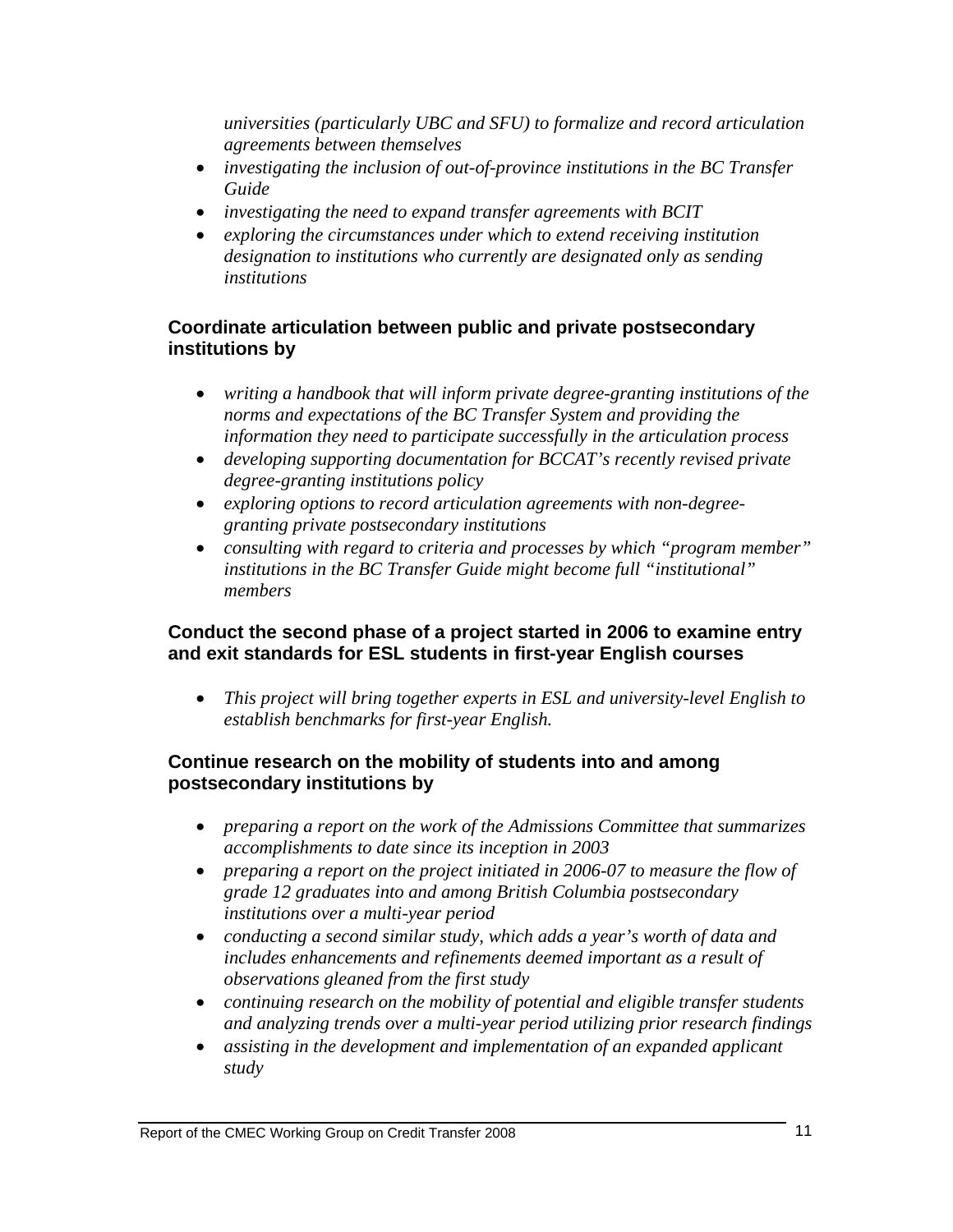- *publishing a report on the feasibility project initiated in 2006-07 to measure student mobility between private and public postsecondary institutions and following up on recommendations to conduct further research in this area*
- *conducting a survey of high school graduates across British Columbia who do not proceed to a public postsecondary institution in the first year after graduation to determine their reasons for not attending and their future educational plans*
- *conducting a two-phase study to gather and analyze demographic and other relevant information to determine potential postsecondary student demand over the next several years*
- *conducting a study on the mobility of ABE students over a multi-year period in furthering their education and their success in doing so*
- *analyzing available data in the Central Data Warehouse (CDW) to determine the mobility of students among CDW institutions based on the courses they have taken*

#### **Make a number of enhancements to our Web sites and on-line resources, including BCCAT.ca, Education Planner.ca, BCTransferGuide.ca, and the Transfer Credit Evaluation System (TCES)**.

In addition, BCCAT will arrange for an independent and external review of the efficacy of Education Planner as a Web-based educational planning resource to help identify future improvements.

### **Anticipate a potential role for BCCAT in support of those**

**recommendations in the Campus 2020 Plan** that relate to our mandate and role and that are approved by the ministry for implementation.

#### **Continue to provide a lead role in advancing transferability initiatives within Canada by**

- *assisting other provinces as they establish their own mechanisms to achieve the 2002 Ministerial Statement on Credit Transfer in Canada*
- *encouraging initiatives that contribute to improved student mobility across Canada*
- *interacting with other key jurisdictions to share valuable transfer information and experience*

*[NOTE: The 2nd Annual Meeting of PCCAT was held in Prince Edward Island in June 2007, where the draft terms of reference were finalized, and David Hinton, Registrar at the University of New Brunswick, was elected to join Frank Gelin (BCCAT Executive Director) as co-chair. BCCAT staff provided considerable administrative support for the organization of this meeting and also headed up other administrative tasks connected with this group throughout the year.]*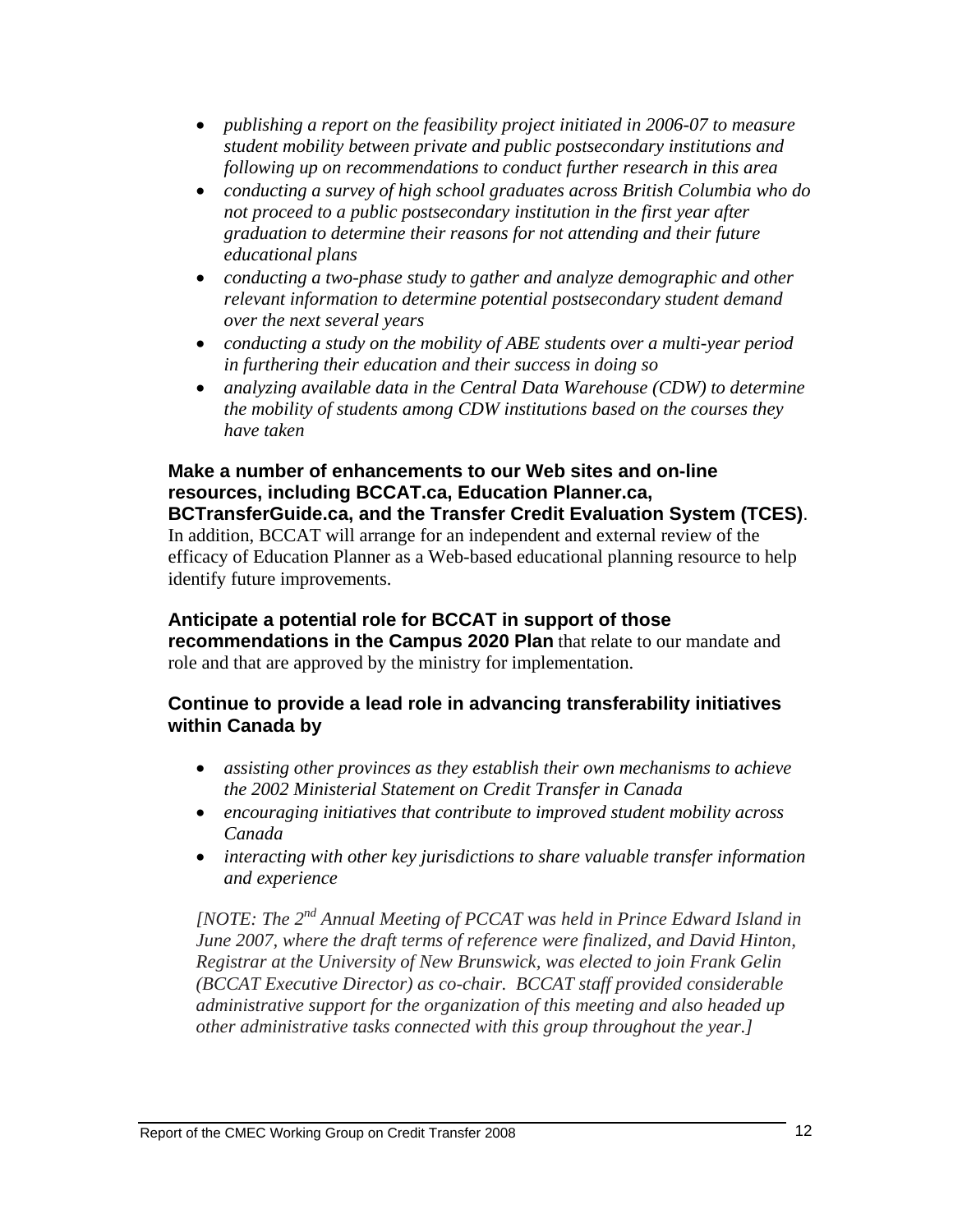### **Manitoba**

# **Communication of Ministerial Principles**

As outlined in the 2007 annual report, the ministerial principles were communicated to and accepted by the Council on Post-Secondary Education in Manitoba (COPSE). This is an arm's-length council mandated to oversee all aspects of the postsecondary education system for the Government of Manitoba. The ministerial principles were also communicated to each of the seven public postsecondary institutions. However, the institutions, while agreeing with the principles, have not necessarily adopted them formally. Progress has been made in enhancing credit transfers generally but is slow in specific areas, particularly in relation to transfers between the college and university sectors.

# **Adoption of Ministerial Principles**

A Working Group on Credit Transfer with senior-level representation from each of the institutions was created in 2003; the group met regularly until 2005. Articulation committees based on areas of study were established with the goal of enhancing credit transfers and articulation agreements between the college and university sectors. This work is ongoing. CMEC credit transfer principles have been adopted informally by the working group and the articulation committees.

# **Three-Year Framework for Action**

In addition to the Working Group on Credit Transfer, three articulation committees were established in the areas of nursing, educational assistants, and environmental studies. The Nursing Articulation Committee has completed its work; the other two continue to meet and make progress. COPSE requires each institution to report on its credit transfers and articulation agreements on an annual basis.

# **Priority Action Areas**

Increased credit transfers have occurred in the field of nursing, and other areas are being considered. Manitoba's newest postsecondary institution, the University College of the North, is developing its new university programming with credit transfer and articulation as an underlying principle between college and university programs. Information on availability of credit transfers is accessible to the students but not in a consistent or coordinated manner across the institutions. This is one area that the institutions have identified as needing additional resources. A system-wide on-line transfer guide is being considered.

The Council on Post-secondary Education is also scheduled to establish new, permanent capacity in credit transfer and articulation through the creation of a full-time position on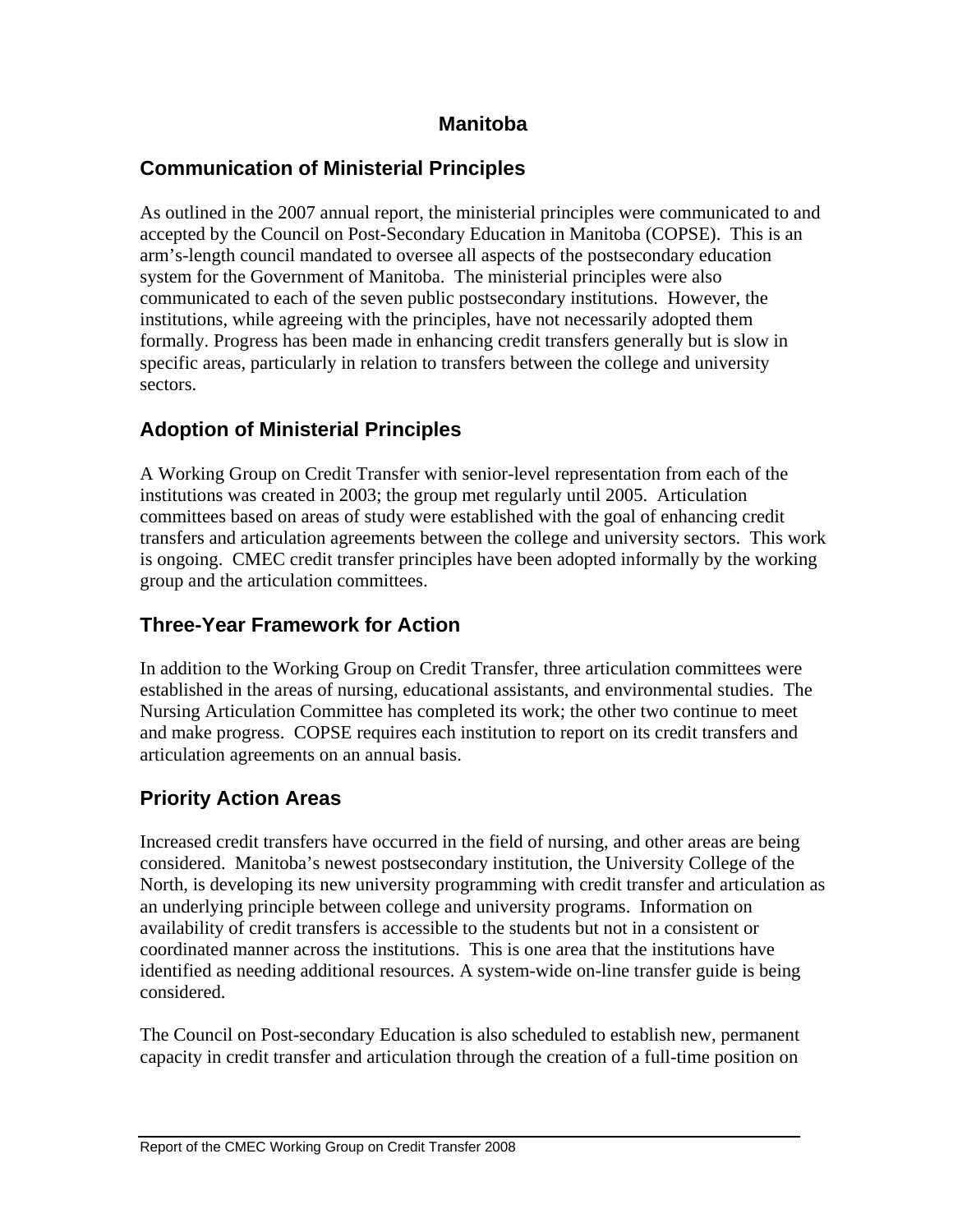Council staff. This position will be asked to explore system-wide opportunities, including credit transfer and articulation.

# **Research**

Manitoba remains interested in partnering with other provinces on research related to transfer practices.

# **Working Group**

Manitoba supports the continuation of the Working Group on Credit Transfer and endorses the support and attention awarded by CMEC to credit transfer in postsecondary education. The working group should continue, as there is much to be shared and learned between provinces and territories.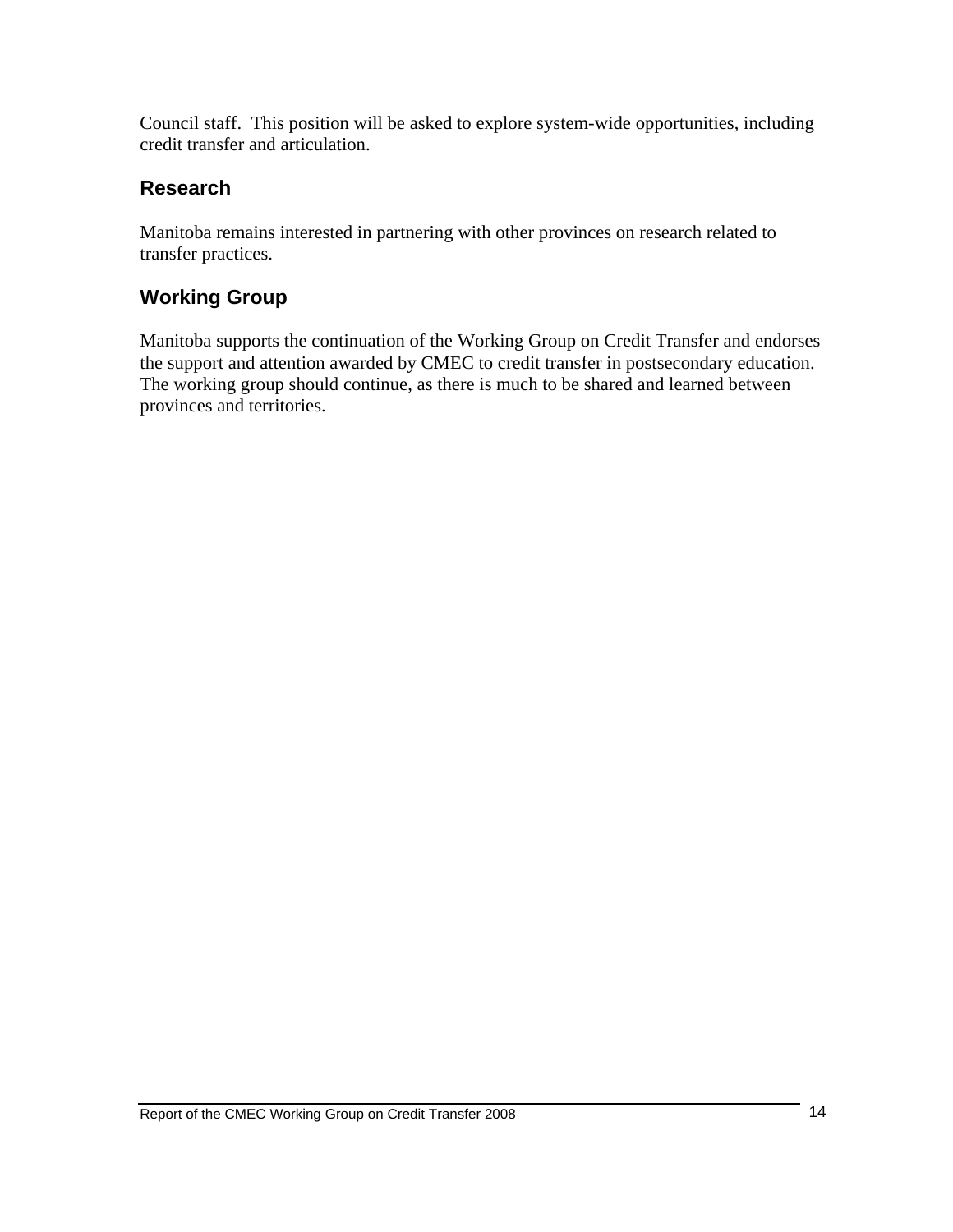### **New Brunswick**

### **Communication of Ministerial Principles**

Early in 2007, the Government of New Brunswick launched a comprehensive Commission on Post-Secondary Education. After eight months of consultation and review, *Advantage New Brunswick: a Province Reaches to Fulfill Its Destiny* was released in September 2007. The report recommended establishing an "arm's-length coordinating agency" with responsibility for [among others] credit transfer. The agency would play an active role in promoting credit transfer and would oversee the process, as well as play a proactive role in collaborating with postsecondary institutions. The report noted the importance of sustained and continuous attention since course and program content is continually changing.

Late in 2007, in response to the report, a working group on postsecondary education was struck, consisting of [public] university presidents and selected community college principals and chaired by the deputy minister of the Department of Post-Secondary Education, Labour and Training. The working group is expected to submit their final recommendations to government regarding their review of the Report of the Commission on Post-Secondary Education in spring 2008.

### **Adoption of Ministerial Principles**

The November 2007 throne speech communicated the government's expectation to move forward on key pieces of a model for an integrated postsecondary education system, including credit transfer, over the next year.

### **Three-Year Framework for Action**

New Brunswick's postsecondary institutions have increased the number of articulated agreements between and among universities and NBCC–CCNB but, in the past, it has been largely a bilateral approach, accomplished one institution at a time, course by course and program by program. The Department of Post-Secondary Education, Training and Labour will work with provincial postsecondary institutions to coordinate and facilitate agreements through a centralized coordinating body.

### **Priority Action Areas**

Articulated programs with participating institutions have been established, as well as block transfers, individual transfers, and out-of-province agreements. NBCC–CCNB has entered into a number of articulated agreements with universities since 2002. In other instances, block transfer agreements have been negotiated. Accurate information is provided to students through the college calendar, college Web site, and other program documents.

The Atlantic Provinces Community College Consortium (APCCC) produces a CD annually, the *Guide to Block Transfer Agreements*. APCCC is an interprovincial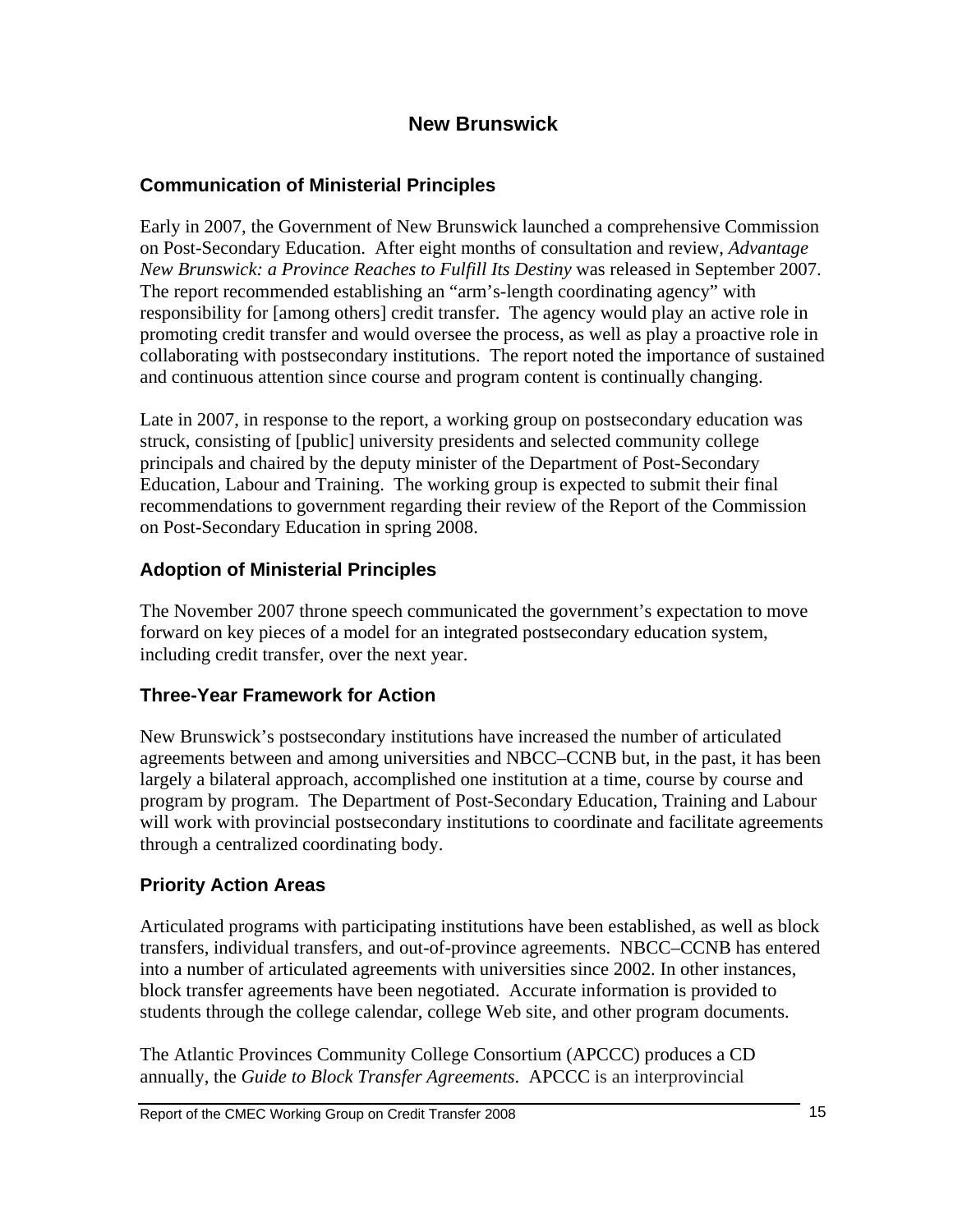mechanism with a mandate to collaborate, coordinate, and share resources to enhance college-level postsecondary education in the Atlantic provinces. This consortium reports annually to the Council of Atlantic Premiers through the Council of Atlantic Ministers of Education and Training. It is officially recognized through a memorandum of understanding signed by the provincial ministers responsible for community colleges and the presidents of the community colleges in New Brunswick, Newfoundland and Labrador, Nova Scotia, and Prince Edward Island. One of the cornerstones of the consortium is to provide maximum mobility for students through the portability of learning and credits throughout the postsecondary education system in Atlantic Canada. To advance this agenda, the Atlantic community colleges entered into a *Memorandum of Understanding on Transfer of Credits* in 2000. This *Guide to Block Transfer Agreements* builds on that memorandum.

### **Research**

New Brunswick fully supports the research agenda strategy developed by the CMEC Working Group on Credit Transfer. New Brunswick remains committed to sharing best practices in credit transfer at the pan-Canadian level and supports and participates in the work of the Pan-Canadian Consortium on Admissions and Transfer (PCCAT).

### **Working Group**

We support the continuation of the CMEC Working Group on Credit Transfer and will continue to work to enhance and develop credit transfer agreements in the province of New Brunswick.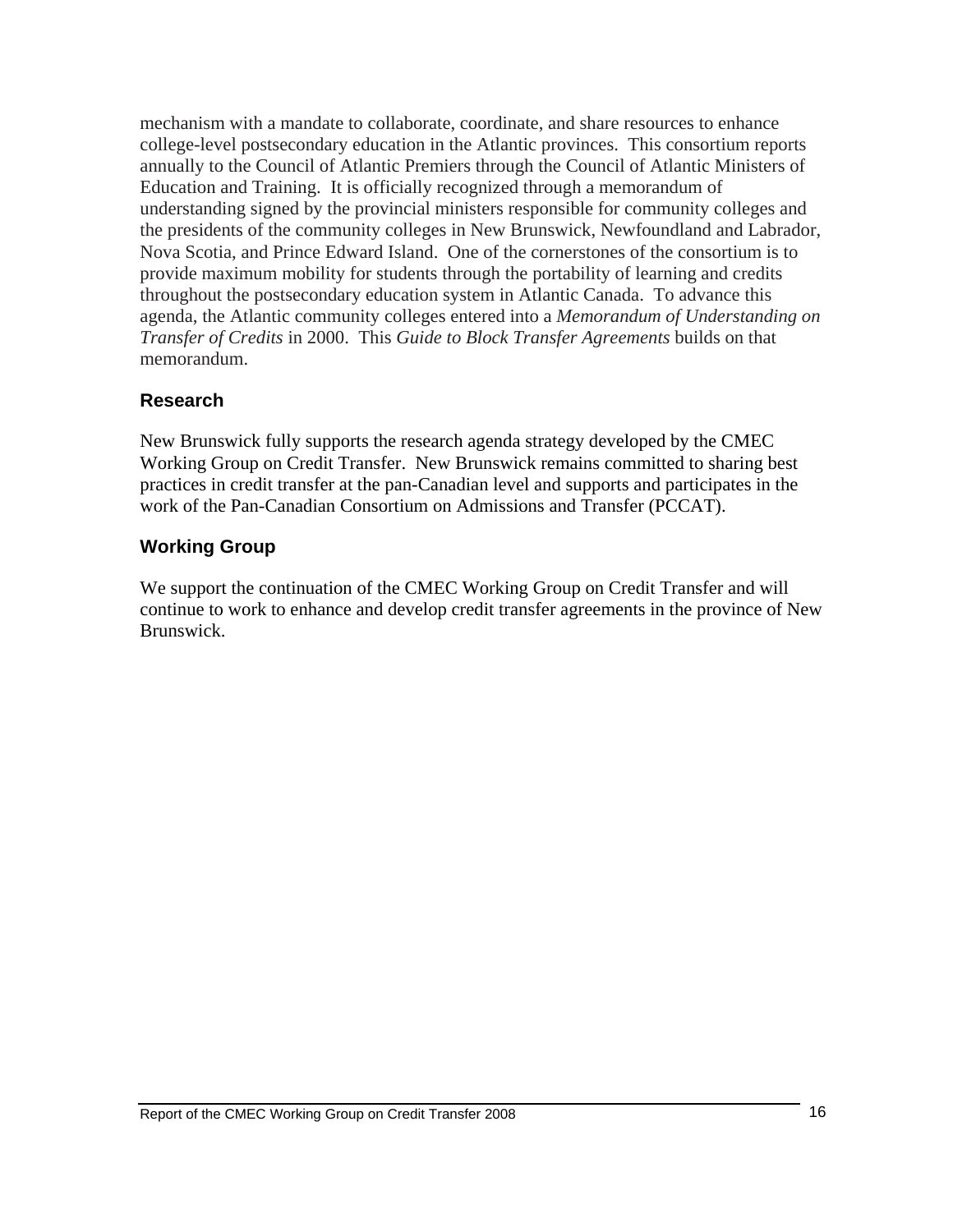### **Newfoundland and Labrador**

### **Communication of Ministerial Principles**

Newfoundland and Labrador has a credit transfer mechanism between Memorial University (Memorial) and College of the North Atlantic (CNA) that has existed for over 20 years. New agreements are signed between our public postsecondary institutions and those in other parts of Canada and internationally on a regular basis. These transfer agreements are published annually in the *Transfer Guide*. The fourteenth edition is now available for the 2007-08 academic year. The *Transfer Guide* lists established course-by-course and program/block transfer of credit precedents available to students in the province. Information is also provided on the public postsecondary system, institutional transfer policies, and programs linked to high school.

The *Transfer Guide* is an annual publication of the Council on Higher Education (the council), which was originally established in 1992. In 2005, the government released *Foundations for Success: White Paper on Public Post-Secondary Education*. This policy document was commissioned as part of government's continued commitment to provide affordable and accessible postsecondary education opportunities. In light of the recommendations put forth in the White Paper, a reconfigured council was recognized in legislation through the *Council on Higher Education Act*, which was proclaimed in January 26, 2007. The Council on Higher Education promotes collaboration in the public postsecondary education system by providing recommendations to Memorial, CNA, and the minister of education on shared program areas.

### **Adoption of Ministerial Principles**

The officer of the Council on Higher Education will perform a thorough review and compare principles outlined in the CMEC *Ministerial Statement on Credit Transfer in Canada* with the council's *Principles and Guidelines for Transfer and Admissions*.

### **Three-Year Framework for Action**

The Council on Higher Education has developed a business plan for 2007-08. The first meeting of the council will occur in 2008, where future directions will be discussed.

### **Priority Action Areas**

Under review.

### **Research**

Newfoundland and Labrador will review the research agenda strategy developed by the Working Group on Credit Transfer during its first meeting.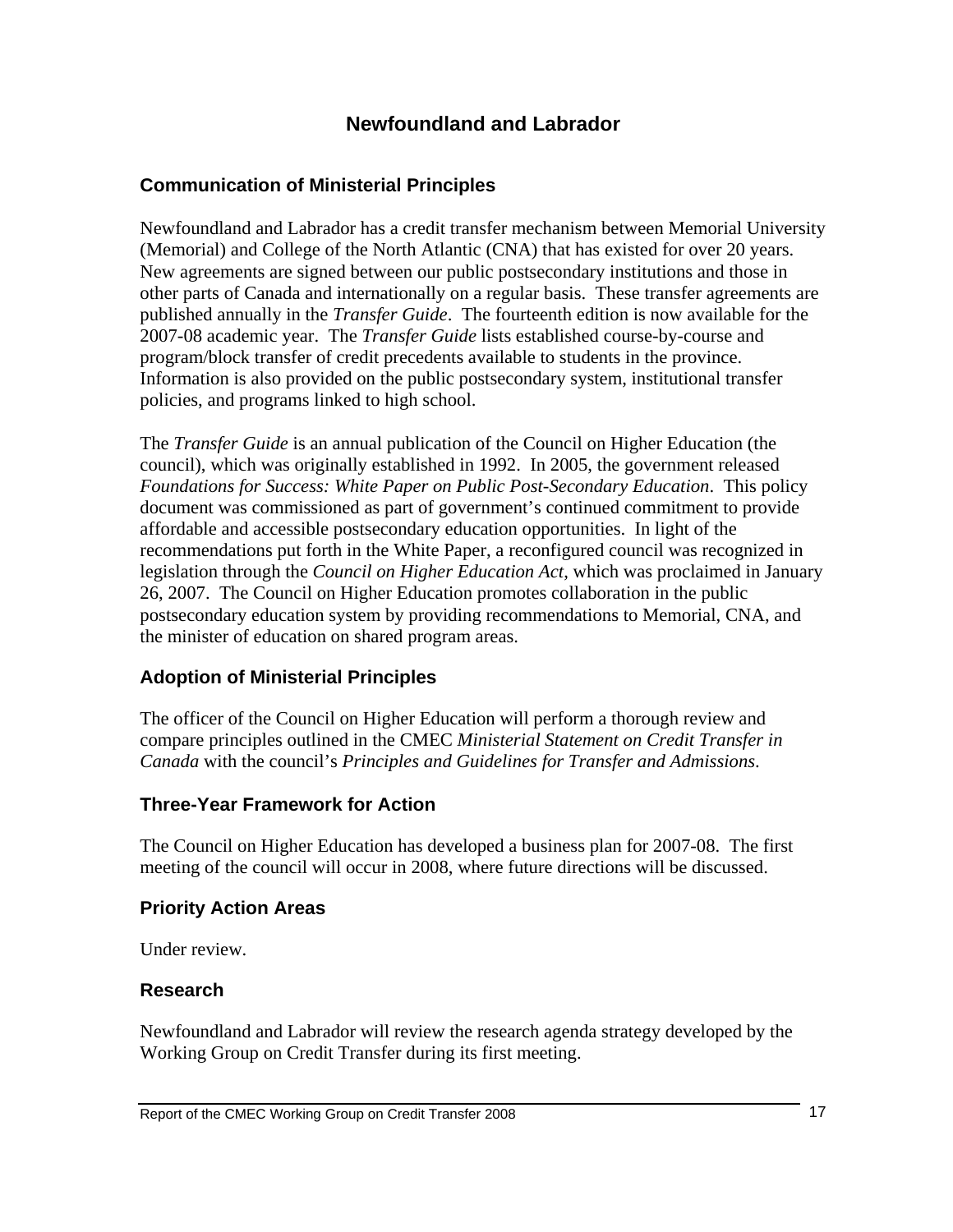### **Working Group**

Discussions at a meeting of Canadian credit transfer officials hosted by the Alberta Council on Admissions and Transfer in June 2006 have led to the launch of a new national organization, the Pan-Canadian Consortium on Admissions and Transfer (PCCAT). Its mandate is to develop policies and practices that support the advancement of interjurisdictional admissions and transfer. PCCAT will include representatives from postsecondary institutions and provincial, territorial, and federal stakeholder groups.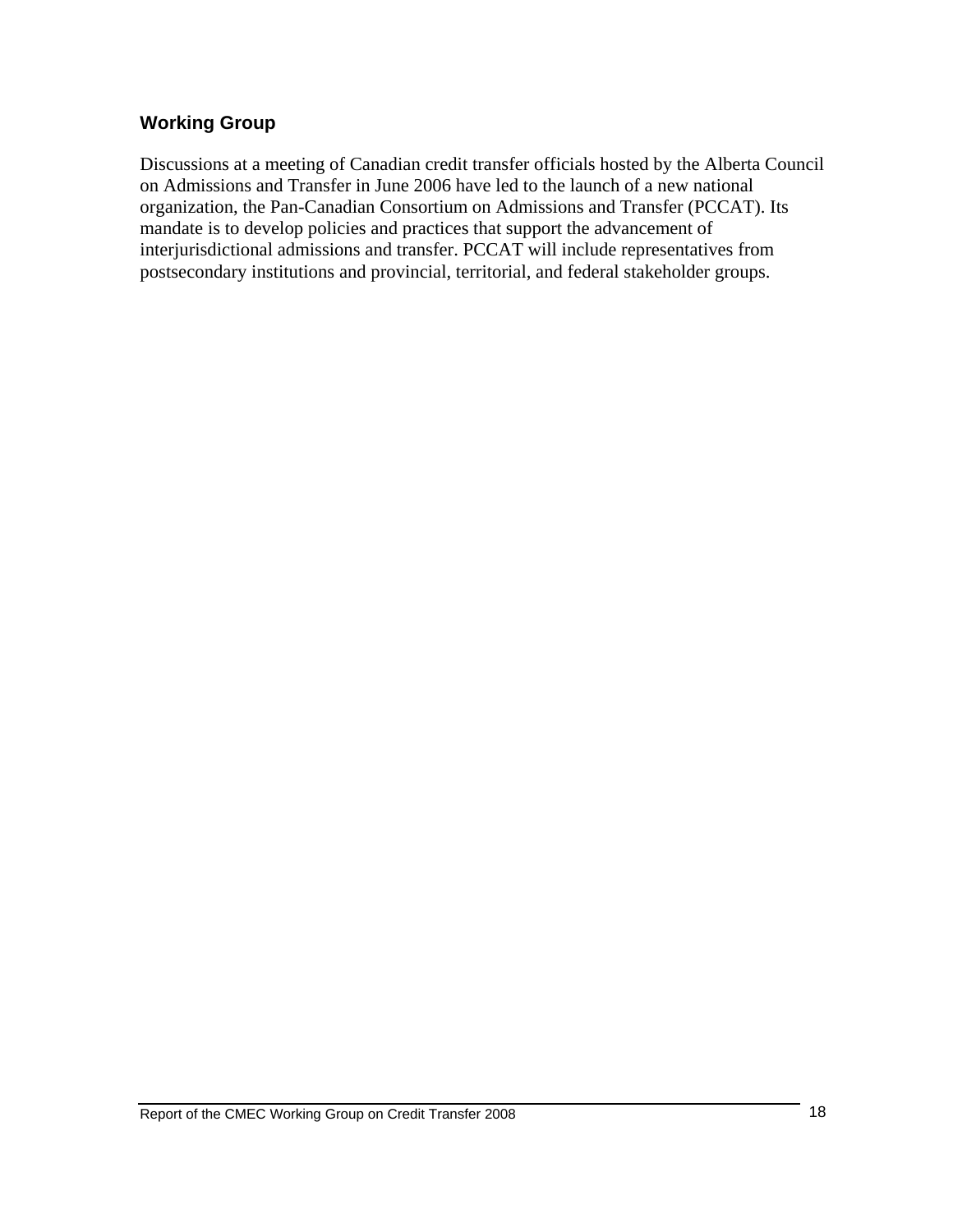### **Nova Scotia**

### **Communication of Ministerial Principles**

Yes.

### **Adoption of Ministerial Principles**

No.

### **Three-Year Framework for Action**

All Nova Scotian universities and Nova Scotia Community College have increased the number of institutions recognized (both college and university) and the number of credit equivalencies recognized and accepted over last year. Some institutions have, and others are moving toward, an on-line equivalency list for prospective students to review. Other institutions are developing articulations agreements with colleges with the intention to promote the credits offered for graduates of the respective diploma programs within such institutions. The Nova Scotia Community College continues to follow the *Guide to Block Transfer Agreements* prepared by the Atlantic Provinces Community College Consortium. The province supports any actions that increase credit transfer arrangements/agreements between the university and the community college systems and among institutions in this province and in other jurisdictions.

### **Priority Action Areas**

None at present.

Credit transfer arrangements and articulated programs are expanding as needed within the system and in the Maritime/Atlantic region. Opportunities for further initiatives are ongoing.

### **Working Group**

Nova Scotia supports the continuation of the CMEC Working Group on Credit Transfer.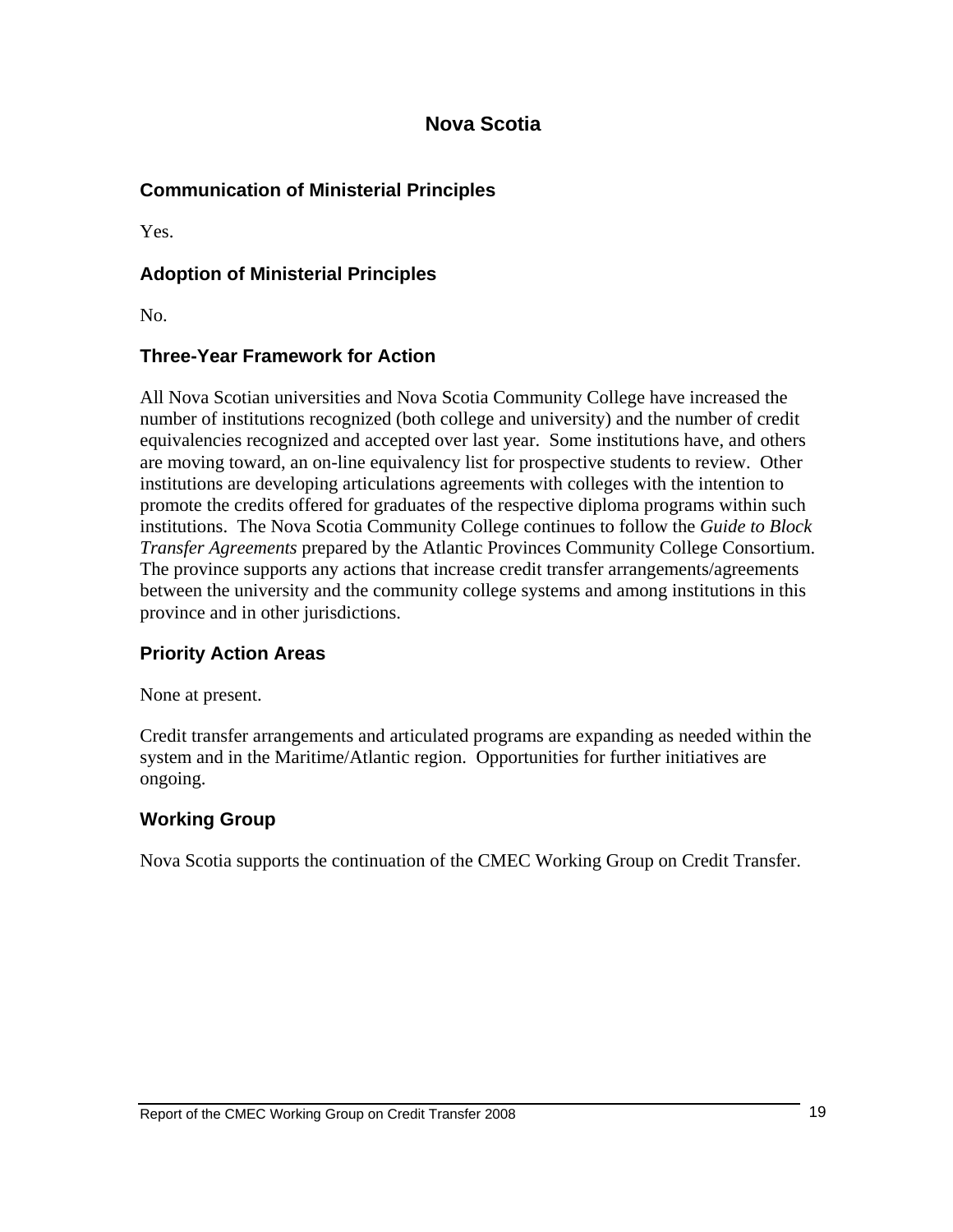### **Nunavut**

### **Communication of Ministerial Principles**

Nunavut is implementing its Adult Learning Strategy, which was tabled in the Legislature in November 2006 and jointly released with Nunavut Tunngavik Incorporated. The strategy contains principles and recommendations that focus on quality assurance and credit transfer. As part of the work, attention is being paid to ensuring that Nunavut's strategies are consistent with the principles arising from CMEC. At this time, Nunavut does not have a credit transfer agency, although terms of reference have been prepared for a territorial coordinating body that will consider, among other issues, credit transfer.

### **Adoption of Ministerial Principles**

Nunavut, in its Adult Learning Strategy, has adopted the basic Inuit societal values of Inuit Qaujimajatuqangit, as well as basic tenets arising from the ministerial principles; however, as there is no credit transfer agency, the principles have not been completely vetted within Nunavut. Further, certain objectives are foundational to the Adult Learning Strategy and the development of a credit transfer approach. These objectives include the following: promoting greater cooperation and collaboration among agencies involved in education and training in Nunavut (e.g., the development of partnerships that are consistent with the goals established for Nunavut's development) and fostering and promoting the active involvement of Inuit in developing Nunavut's economy.

### **Three-Year Framework for Action**

Nunavut has identified many issues associated with the Adult Learning Strategy. Strategies proposed to deal with those issues include developing a Nunavut program for PLAR, including a system of credit recognition and transfer, and introducing a mature high school graduation diploma, which would become the benchmark for entry into advanced postsecondary and adult programs. This work will be undertaken within the general framework of the Adult Learning Strategy.

### **Priority Action Areas**

Along with the items listed under the Three-Year Framework, Nunavut is reviewing the Education Act and Public Colleges Act and is focusing on building a strong network and process to build quality assurance and support credit transfer. Nunavut is also involved in credit transfer as it relates to the University of the Arctic, a circumpolar institution involving Canada.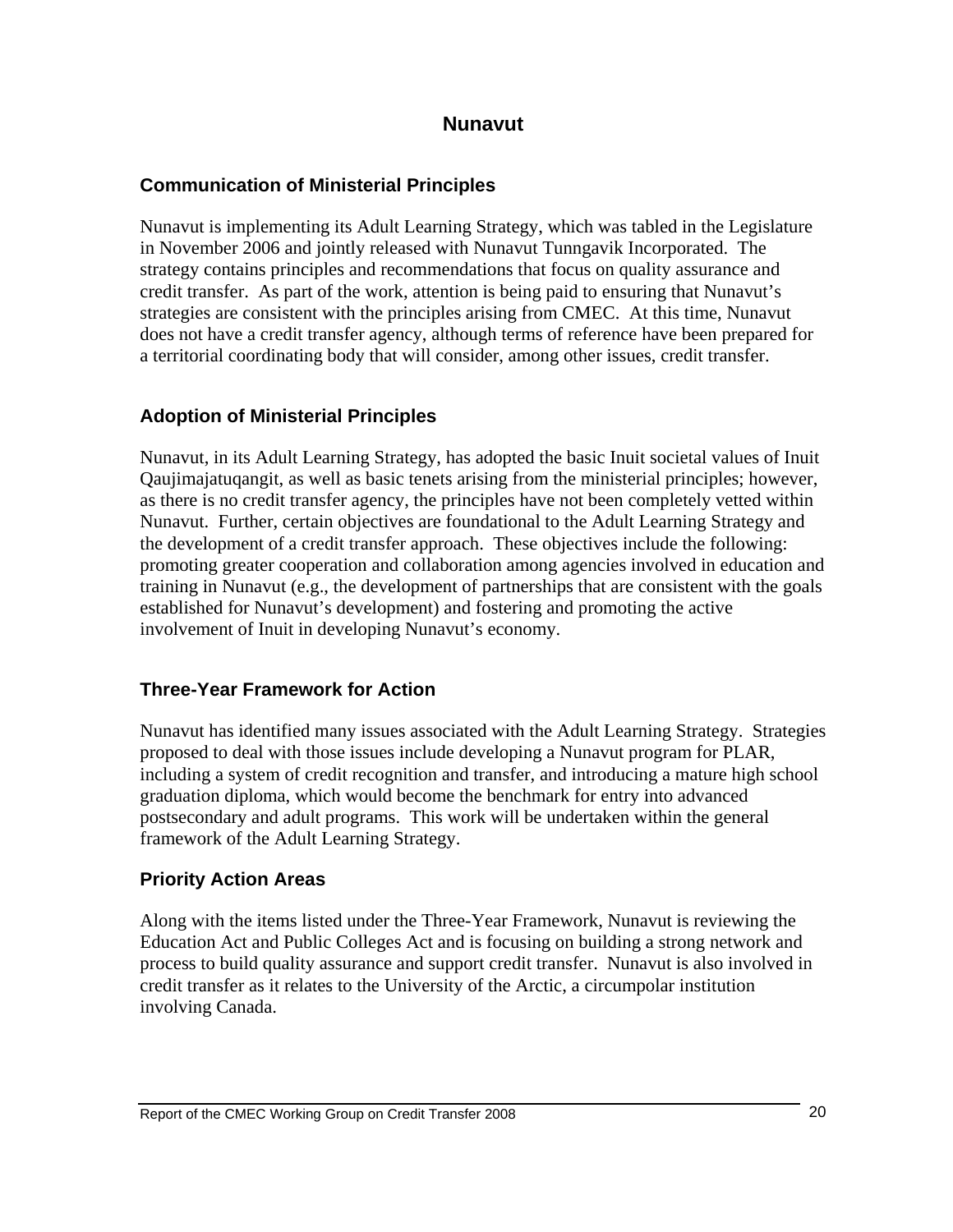### **Research**

Nunavut supports the research agenda for the working group, especially as we look toward developing our credit transfer agency/mechanism.

#### **Working Group**

Nunavut supports the need for the Working Group On Credit Transfer. A senior advisor for adult learning will be identified as the working group member. Nunavut is working toward an integrated system that supports credit recognition and transfer.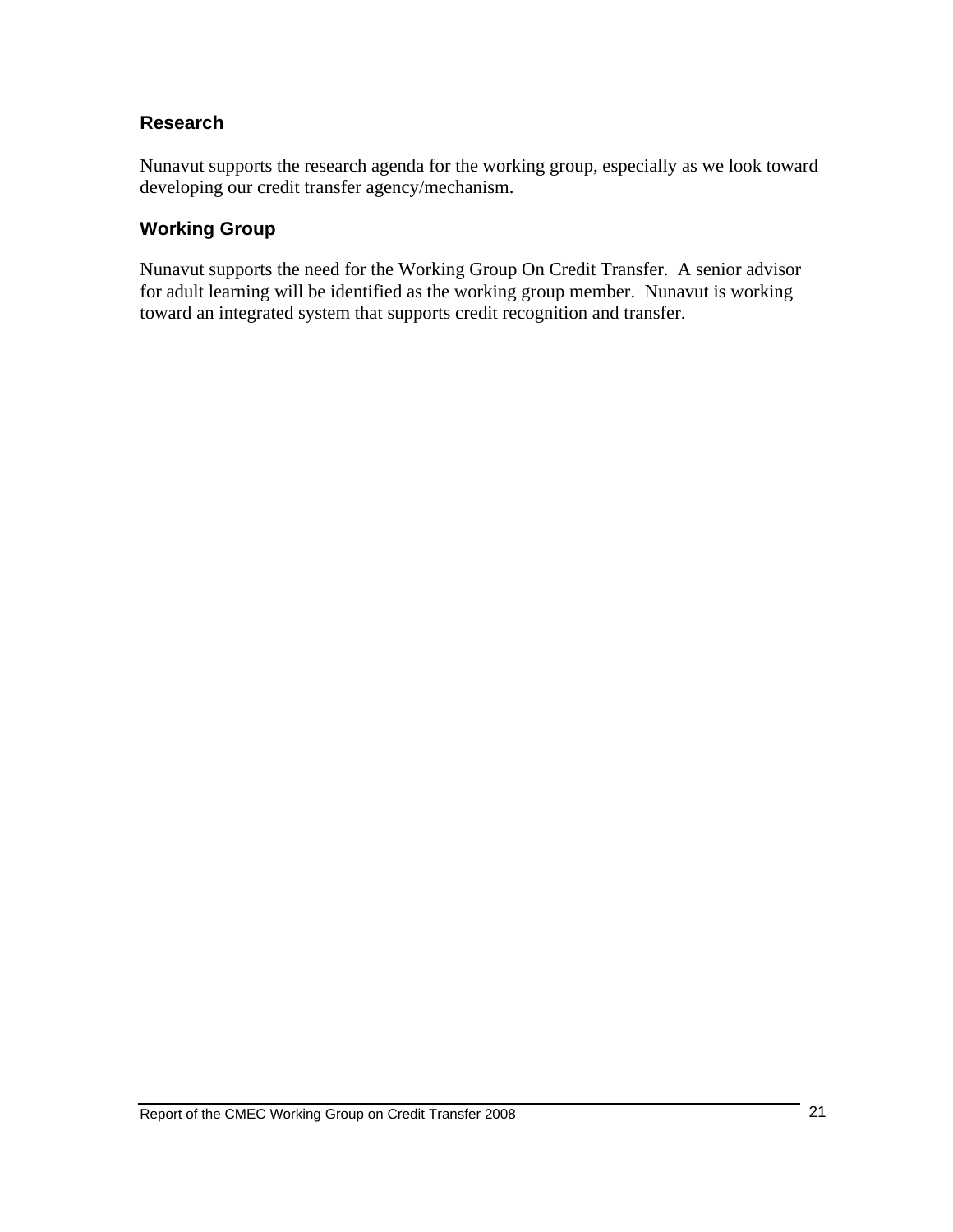### **Ontario**

### **Communication of Ministerial Principles**

Following the ministers' endorsement of the *Ministerial Statement on Credit Transfer in Canada* in October 2002, the deputy minister of training, colleges and universities distributed the principles to executive heads and presidents of all provincially assisted colleges and universities in Ontario.

### **Adoption of Ministerial Principles**

In his communication with the postsecondary system in October 2002, the deputy minister asked that the statement be circulated widely within each postsecondary educational institution. If the principles are revised in response to the request from the Committee of Postsecondary ADMs, the new principles will also be circulated. Development of Ontariofocused principles may be part of new work currently being considered within the postsecondary system.

### **Three-Year Framework for Action**

Over the past several years, the ministry has been engaged with the college and university sectors in a consultation and strategic development process to establish a plan to promote more credit transfer and collaboration. These consultations have identified a number of priority areas that Ontario could pursue in both the short- and longer-term to support the expansion and enhancement of postsecondary collaboration.

The improvement of pathways for students and increased collaboration between colleges and universities have recently been identified as high priorities by the provincial government as part of its commitment to improving the quality of, and access to, postsecondary education. A task force has been established by the Council of Ontario Universities and Colleges to consider the best approach. It is anticipated that a three-year action plan will be developed in 2008-09.

### **Priority Action Areas**

In 2006 and 2007, the ministry provided a total of \$3M to the College-University Consortium Council (CUCC) as part of Reaching Higher's Quality Improvement initiative. CUCC issued a call for proposals and, through its selection process, funded 12 projects involving 31 individual colleges and universities in a wide range of program areas.

CUCC has also focused on the improvement of the *Ontario College-University Transfer Guide* (OCUTG) to ensure that learners have as much up-to-date and accurate information about collaborative and transfer opportunities as possible.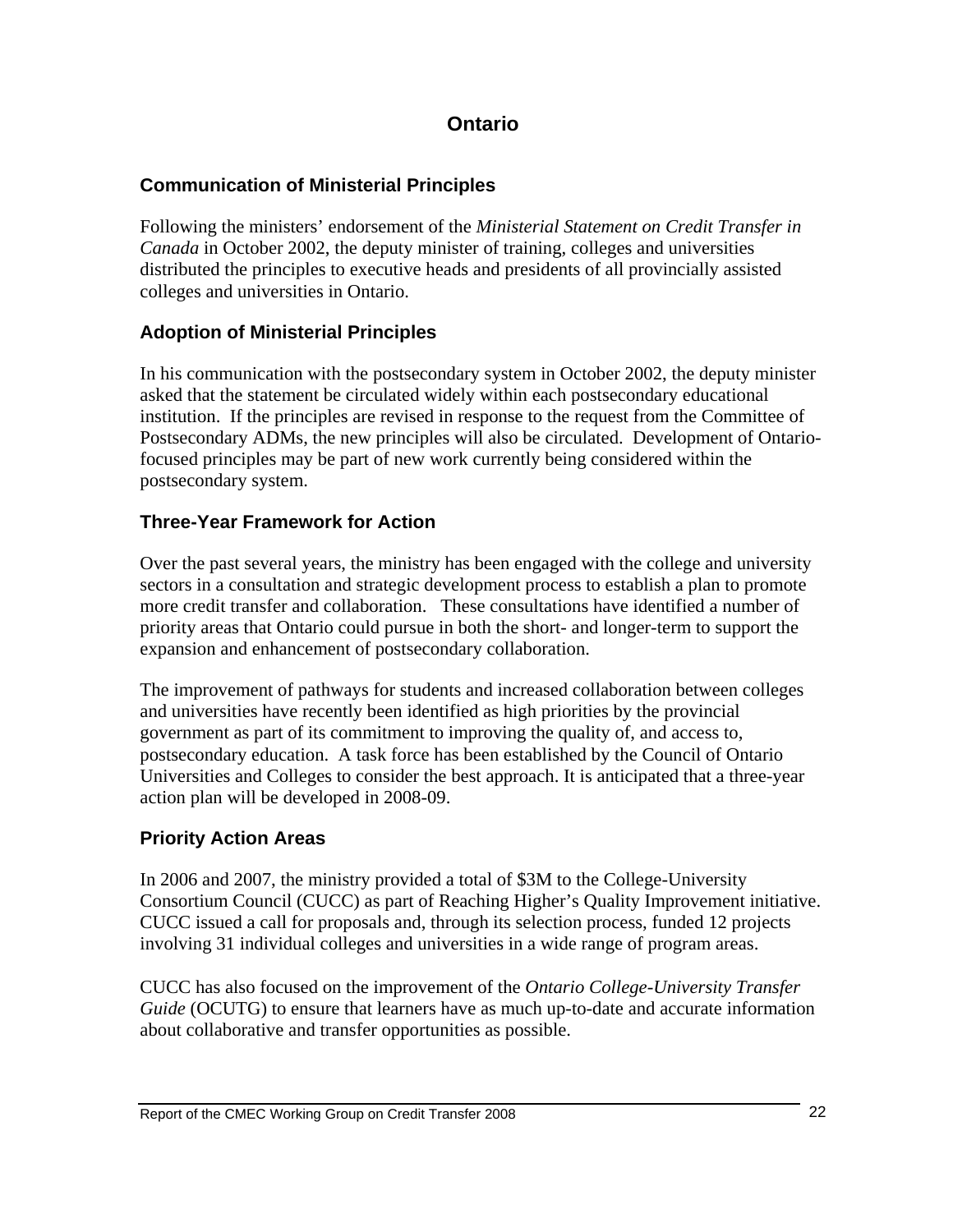Ontario hosted and was part of the planning committee for the June 2008 meeting of the Pan-Canadian Consortium on Admissions and Transfer (PCCAT).

### **Research**

Several research papers have been released by CUCC over the past year. Some key findings include

- A study of the movement between colleges and universities: about 15,000 college graduates further their education annually (mostly at college, but a growing number go into university); they tend to be younger and female, are from applied arts or business programs, and need to continue for professional designation; 25% of all university transfers are to two Ontario universities, with another 11% transferring to universities outside of Ontario; college graduates transfer to university programs related to their graduating programs and to universities that are within a reasonable proximity to their graduating college.
- A study of the success rates of transfer students at two universities: there is no significant difference between the GPA of college transfer students and direct entry students; college transfer students who receive advanced standing graduate at the same rate; transfer students are receiving more credit and are graduating sooner than a decade ago.
- An evaluation of Ontario's collaborative nursing program after three cohorts found that there are both costs and benefits to collaboration, that successful collaboration takes time, and that it must be built on trust and open communication and should involve joint decision making; shared administrative and information systems can help.

### **Working Group**

Ontario continues to participate fully on the CMEC Working Group on Credit Transfer and the Pan-Canadian Consortium on Admissions & Transfer (PCCAT).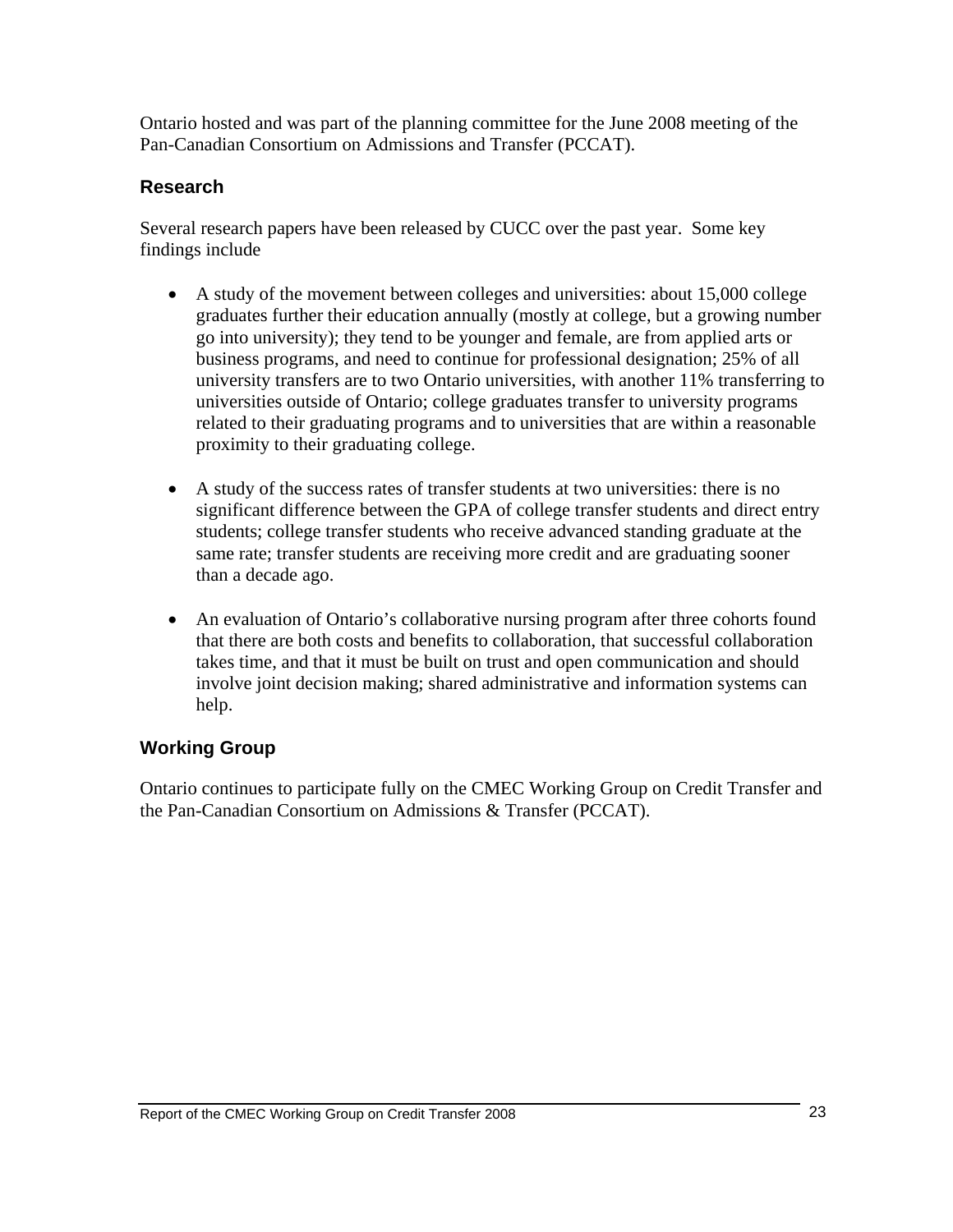### **Quebec**

### **Communication of Ministerial Principles**

Universities in Quebec have full jurisdiction over prior learning assessment. This issue is also dealt with by the Comité de liaison de l'enseignement supérieur [Postsecondary Education Liaison Committee], which brings together representatives from cégeps, universities, and the Ministère de l'Éducation, du Loisir et du Sport [Ministry of Education, Recreation and Sport]. The Ministère de l'Éducation, du Loisir et du Sport has communicated these principles to the members of this committee.

### **Adoption of Ministerial Principles**

Section 22 of the College Education Regulation (General and Vocational Colleges Act) governs prior learning assessment by cégeps. The Commission d'évaluation de l'enseignement collégial [College Education Evaluation Committee] ensures that cégeps have and apply a prior learning assessment policy. Universities follow the Pan-Canadian Protocol on the Transferability of University Credits and enjoy full autonomy with respect to prior learning assessment.

### **Three-Year Framework for Action**

In May 2002, the Ministère de l'Éducation, du Loisir et du Sport released its Politique d'éducation des adultes et de formation continue [Adult and Continuing Education Policy], which contains many measures to develop a culture of prior learning assessment for all levels of education. The action plan encourages universities to equip themselves with policies for prior learning assessment. The Association canadienne d'éducation des adultes des universités de langue française [Canadian Association for Adult Education in French-Language Universities] has been given a mandate to report on practices in universities in Quebec.

On April 6 and 7, 2005, the Ministère de l'Éducation, du Loisir et du Sport organized the Colloque national sur la reconnaissance des acquis et des compétences [National Symposium on Prior Learning Assessment] to facilitate and promote prior learning assessment. The purpose of this symposium was to mobilize key stakeholders to further develop prior learning assessment, to increase awareness of the efforts that are under way, and to give this wide-scale endeavour a boost.

# **Priority Action Areas**

Increasingly, cégeps and universities are developing bridges between technical programs and university undergraduate programs. While some universities recognize three credits from a technical program, others recognize up to 36 credits for bachelor's degree programs through Diploma of Collegial Studies–Bachelor's Degree Program (DEC-BAC) agreements. In 2007, we reported that 14 universities had agreements with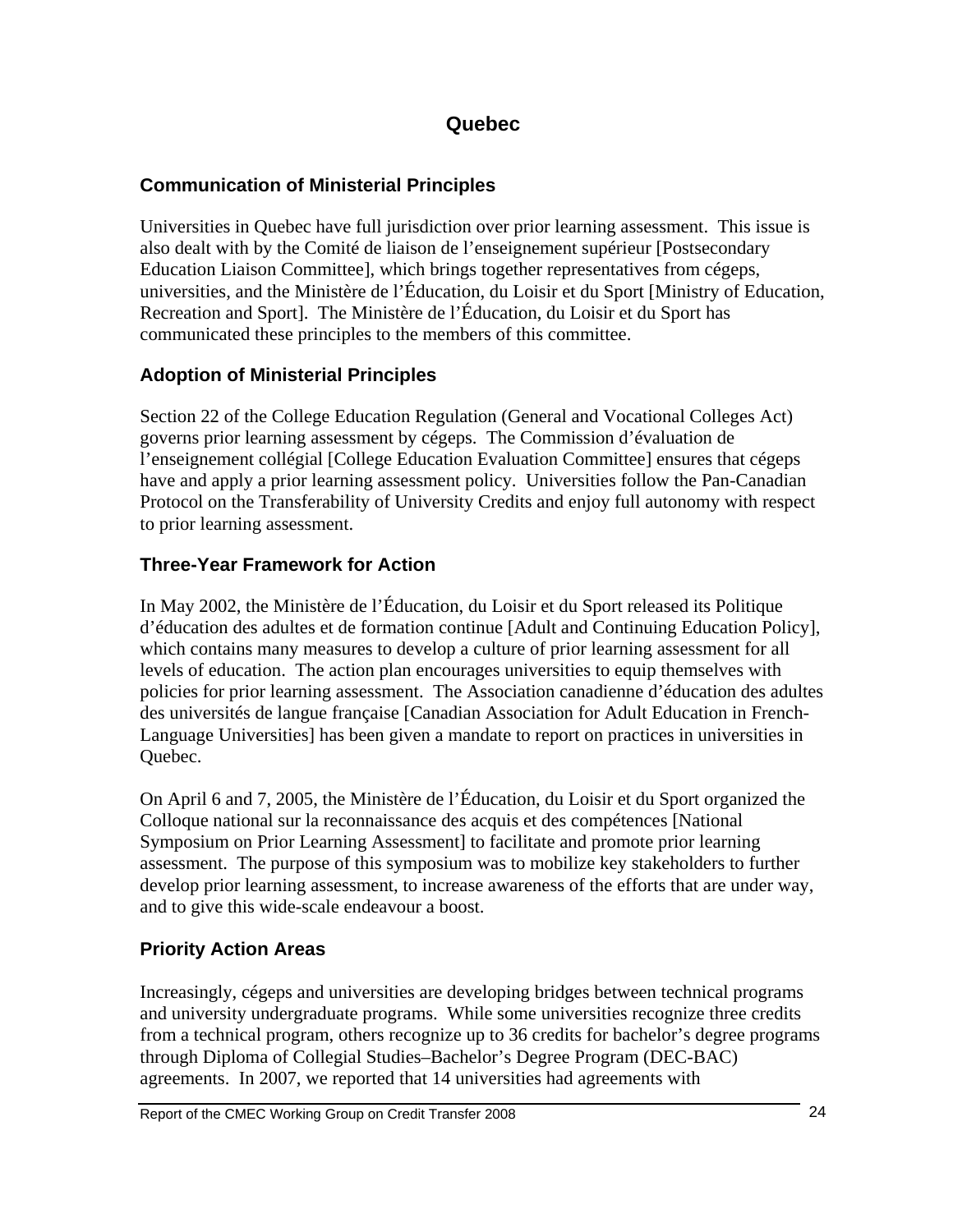between 1 and 42 colleges for the transfer of between 3 and 36 credits. Since then, the number of agreements between universities and colleges has continued to grow. For example, one university now has about 100 DEC–BAC agreements.

The ministry's strategy to internationalize higher learning has also given a boost to prior learning assessment. For example, the joint doctoral program created in 1996 by France and Quebec enables doctoral students to study for three terms at a foreign university and earn a joint PhD. Thus, universities recognize doctoral training received at a foreign institution. This type of agreement is being expanded and will include universities in other countries such as Germany, Belgium, and Switzerland. The ministry's short-stay grant program (\$10 M) enables students to pursue accredited training in their program of study at foreign universities. This requires Quebec universities to recognize credits issued by other institutions.

### **Working Group**

The Ministère de l'Éducation, du Loisir et du Sport questions the advisability of extending the mandate of the CMEC Working Group on Credit Transfer.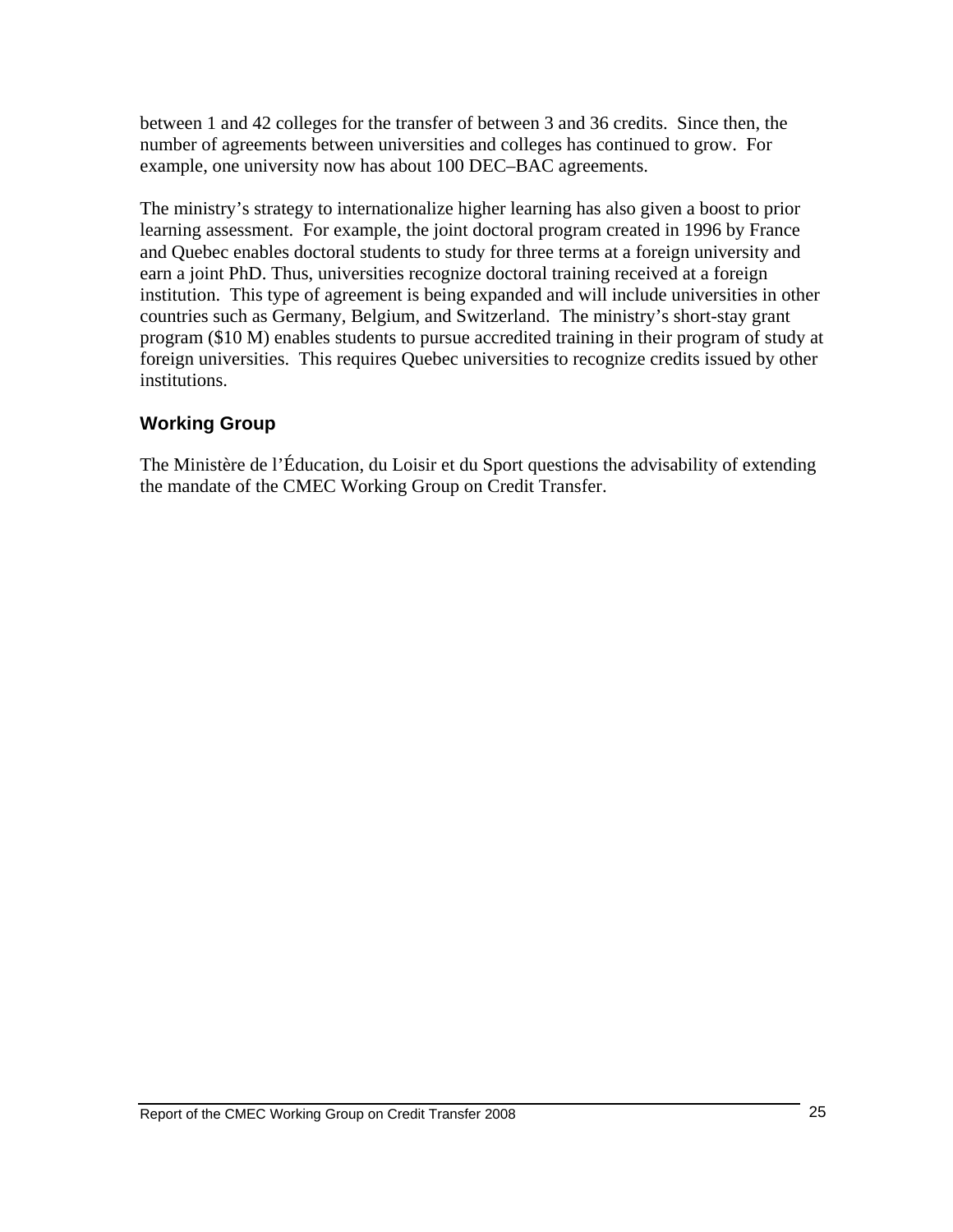# **Prince Edward Island**

### **Communication of Ministerial Principles**

Distributed to University of Prince Edward Island and Holland College.

### **Adoption of Ministerial Principles**

Both provincial postsecondary institutions are aware of the principles and agree with the intent.

### **Three-Year Framework for Action**

Both institutions have numerous articulation agreements between themselves and with other universities/colleges across the country. They will continue to forge partnerships and agreements to respond to the learning needs of their students.

#### **Priority Action Areas**

Further advancement of credit transfer agreements.

### **Working Group**

Prince Edward Island is a member of PCCAT and hosted its second annual meeting in June 2007.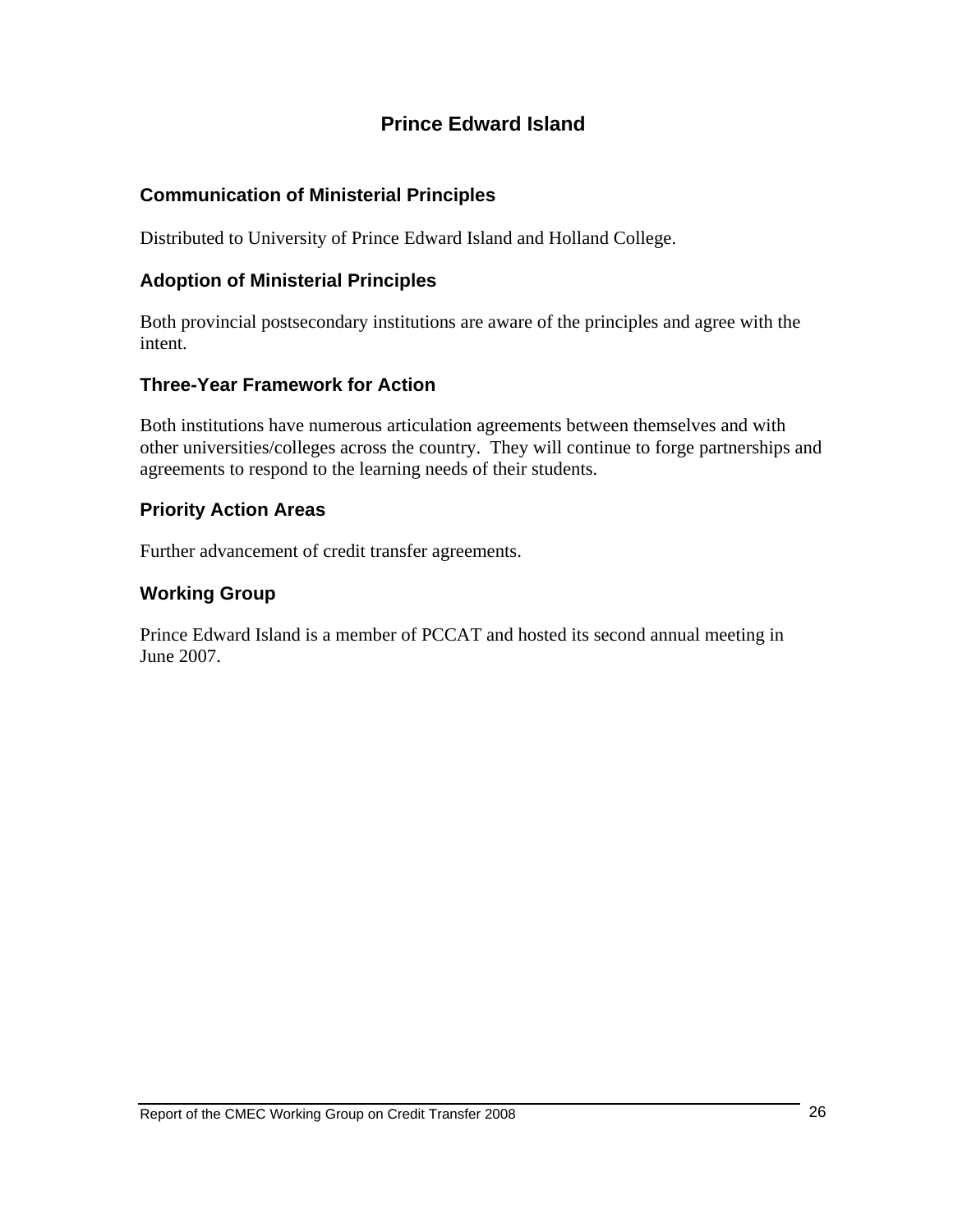### **Saskatchewan**

### **Communication of Ministerial Principles**

Following the creation of the Saskatchewan Council for Admissions and Transfer (SaskCAT) in the fall of 2004, the establishment of the Council's mission, guiding principles, and goals and their approval by the Campus Saskatchewan Management Board in May 2005, efforts focused on the completion and launch of the SaskCAT Web site (www.saskcat.ca) and the on-line Transfer Credit Guide. The launch of the guide in January 2006 was highlighted by an event at the University of Saskatchewan that was video-streamed live across the province. Subsequent to the launch event, material promoting the guide and the work of SaskCAT were developed and distributed to institutions and the public. Meetings with key individuals from institutions to further the work of the Council have been and continue to be held on a regular basis. Recent efforts have been focused on the building of a "culture of transfer" in the province through the establishment of articulation committees and the development of new articulation agreements. To date, five articulation committees have been established, and plans call for a total of 15 to be established by June 2009.

### **Adoption of Ministerial Principles**

The guiding principles that govern SaskCAT's work are consistent with the CMEC principles. SaskCAT's guiding principles are as follow:

- SaskCAT will build a culture of transfer in which the practice will be to find reasons to grant rather than deny transfer of credit and provide access to institutions and programs.
- SaskCAT recognizes that while learning experiences are diverse, the learning outcomes may be equivalent in terms of content and standards. Therefore, students should not be required to repeat previous learning.
- SaskCAT will operate with integrity, transparency, and consistency in order to instil confidence in the credit transfer system.
- SaskCAT will provide easy access to accurate, clear, and timely information on credit transfer and processes.
- The members of SaskCAT are representatives from, and not of, their home institution or organization and will work in the interest of the admissions and transfer system.
- SaskCAT recognizes that individual institutions retain the right to determine program and admission requirements.

### **Three-Year Framework for Action**

As well as tripling the number of active articulation committees from 5 to 15 over the course of the coming year, SaskCAT is focusing on launching a small research agenda to determine student flow among the province's postsecondary institutions and the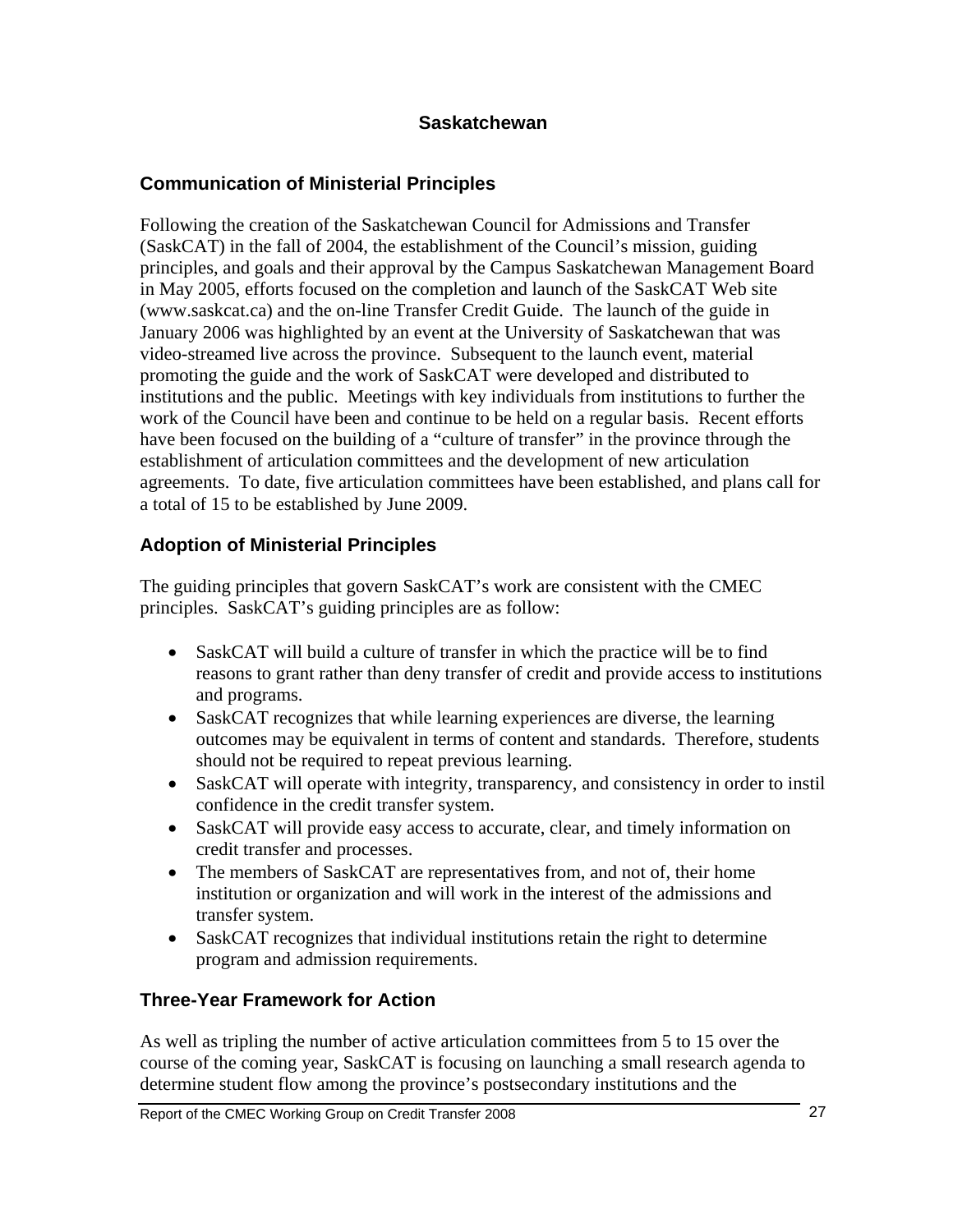performance of students who utilize formal block transfer agreements. Awareness building is also an ongoing focus.

### **Priority Action Areas**

Along with articulation, research, and awareness building, SaskCAT is focusing on interprovincial initiatives. Our involvement with PCCAT continues, and we are are participating in the work of the CMEC Working Group on Credit Transfer.

#### **Research**

As noted above, SaskCAT is currently developing and implementing a research plan to determine student flow and transfer student performance.

### **Working Group**

As noted above, Saskatchewan supports the continuation of the CMEC Working Group on Credit Transfer. We are part of the subgroup that is looking at possible updates to the ministerial statement and strategies to reinforce the provincial commitment to the statement.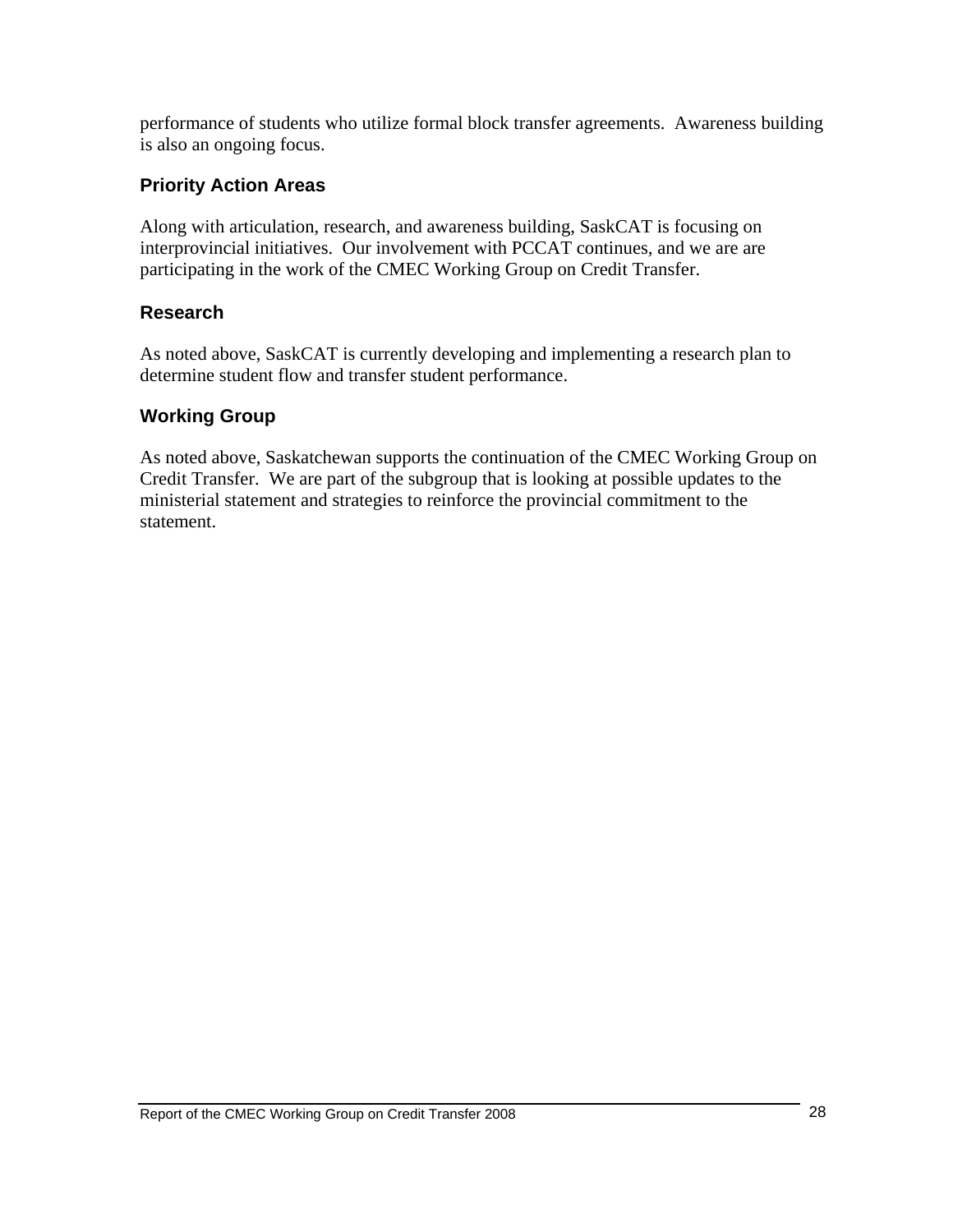### **Yukon**

### **Communication of Ministerial Principles**

Yes, the ministerial principles were communicated to the postsecondary institution.

### **Adoption of Ministerial Principles**

Yes, the ministerial principles were adopted by the postsecondary institution.

### **Three-Year Framework for Action**

Yukon College will continue to articulate its programs as broadly as possible. The college sits on the British Columbia Council on Admissions and Transfer (BCCAT) and attends pan-Canadian articulation meetings through the Association of Canadian Community Colleges. For degree-related programs, the college sits on the Association of Universities and Colleges Canada (AUCC).

### **Priority Action Areas**

Yukon has only one postsecondary institution, Yukon College. Its continuing priority is to ensure that its students are able to transfer without difficulty to outside postsecondary institutions. Articulation agreements are an ongoing process for the college.

### **Research**

Yukon College participated in a national prior learning assessment and recognition (PLAR) research project funded by HRSDC and coordinated by Athabasca University. Recommendations from the report have been implemented by the college.

PLAR is in place for early childhood development programs at the college, and the methodology for PLAR is regularly used to develop other programs as well.

### **Working Group**

The CMEC Working Group on Credit Transfer should be continued.

At the November 1, 2007, meeting of the Committee of the Postsecondary ADMs, Yukon supported

- the reinforcement of established principles from the *2002 CMEC Ministerial Statement on Credit Transfer in Canada* (provided in Appendix I)
- more formal mechanisms in all jurisdictions to reinforce the principles of credit transfer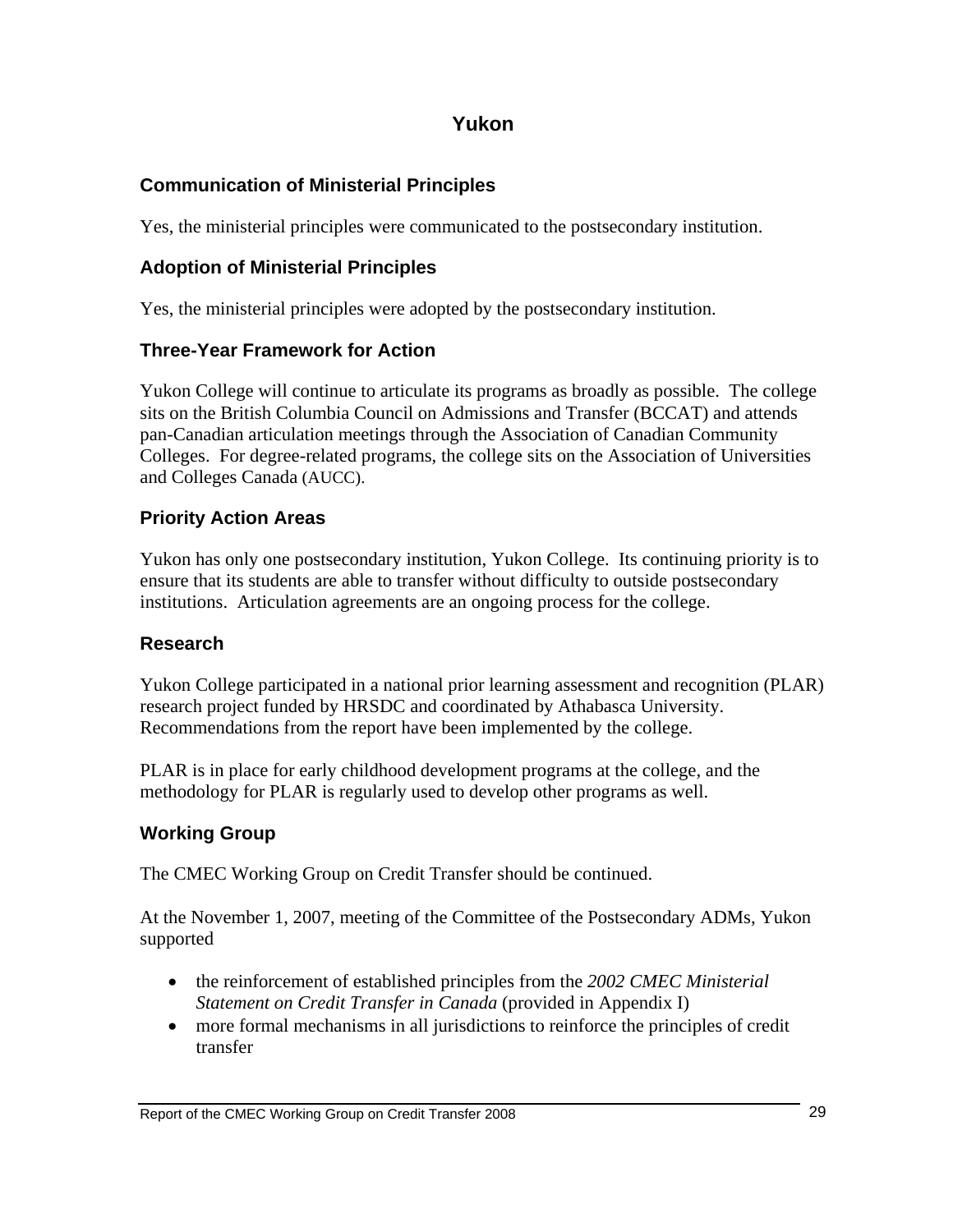### **Appendix I**

# **CMEC Ministerial Statement on Credit Transfer in Canada**

### **Preamble**

The primary purpose for establishing credit transfer agreements among institutions of higher education is to increase opportunities for students to access postsecondary education by facilitating student mobility between institutions and sectors.

Students need reasonable assurance that they will be able to continue their studies at other postsecondary institutions to complete their educational plans and be able to obtain appropriate transfer credit for work previously completed.

In addition, by ensuring that learners receive appropriate recognition for learning already achieved, efficiencies in both time and money can be gained by students, institutions, and governments. The ability for learners at all stages of their lives and careers to easily move into, between, and out of postsecondary education is a key component in building a postsecondary education system that makes lifelong learning a reality.

Transfer credit agreements will vary between provinces and territories and may include a variety of approaches to recognizing previous academic achievement including, but not limited to, establishing course-by-course equivalencies, granting unassigned credit, agreeing to grant specified blocks of transfer credit for completed credentials, or the development of prior learning assessment processes.

Credit transfer can occur between public colleges and universities, and between those institutions and private postsecondary institutions. This Statement of Principles may also be applied in situations where a province or territory chooses to facilitate transfer between public and private institutions.

### **Principles**

- 1. Ministers recognize that all credit transfer agreements should be consistent with the academic integrity of programs and the right of postsecondary institutions to determine program design and delivery, to determine academic prerequisites, and to establish admission criteria and certification requirements of academic achievement. Ministers also recognize that the academic integrity and governance autonomy of the individual institutions and programs must be protected and preserved.
- 2. Postsecondary institutions within each province/territory should be committed to working with other postsecondary institutions, transfer agencies, and governments, as appropriate, to enhance and maintain credit transfer opportunities. Negotiations between institutions regarding equivalency of credit should recognize that the